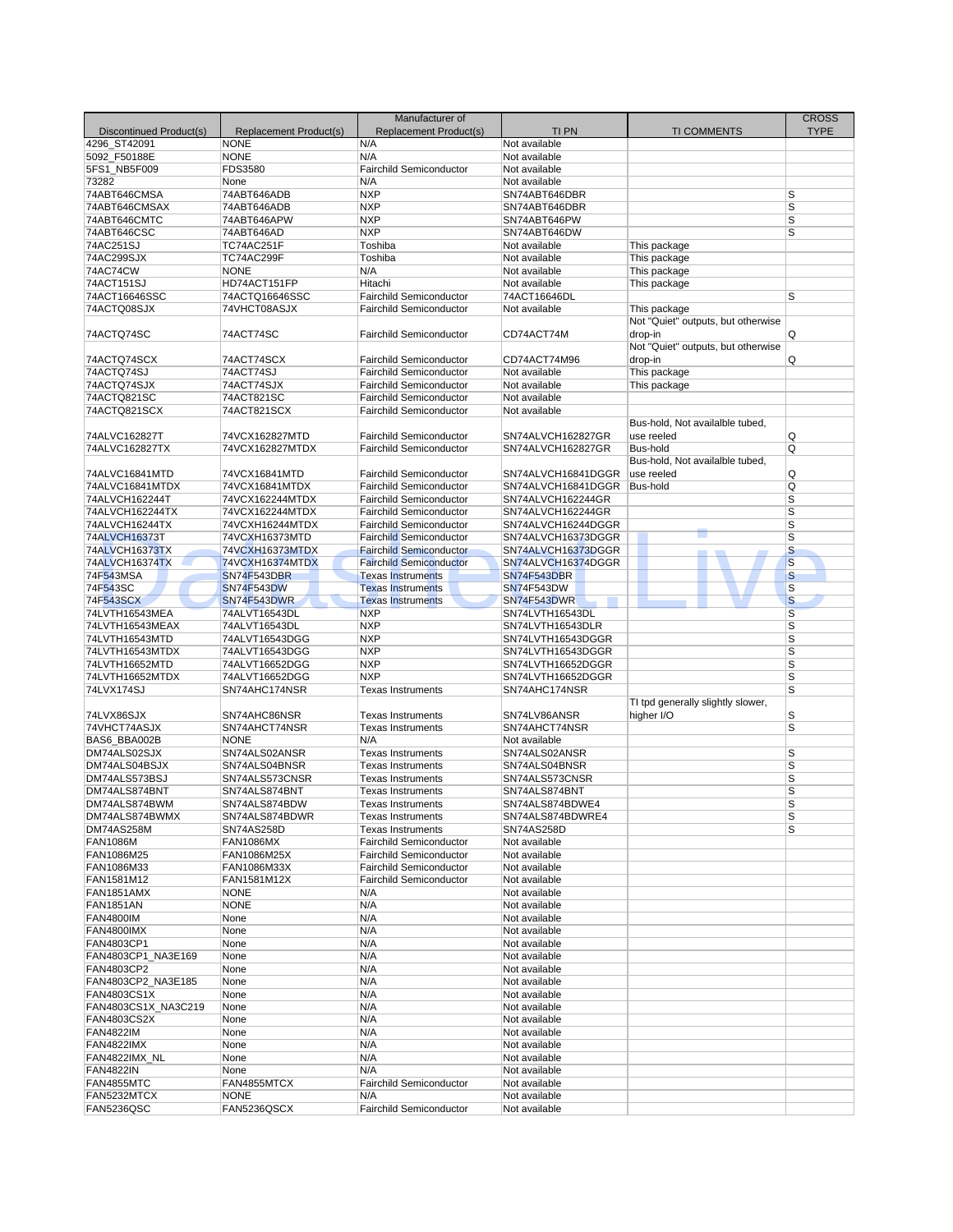| Discontinued Product(s)     | Replacement Product(s)      | Manufacturer of<br>Replacement Product(s)                        | <b>TIPN</b>                    | <b>TI COMMENTS</b> | <b>CROSS</b><br><b>TYPE</b> |
|-----------------------------|-----------------------------|------------------------------------------------------------------|--------------------------------|--------------------|-----------------------------|
| FAN5332ASX                  | FAN5333BSX                  | <b>Fairchild Semiconductor</b>                                   | Not available                  |                    |                             |
| FAN5601MP13X                | <b>NONE</b>                 | N/A                                                              | Not available                  |                    |                             |
| FAN5602MP33X                | <b>NONE</b>                 | N/A                                                              | Not available                  |                    |                             |
| FAN5609MPX                  | FAN5607HMPX                 | <b>Fairchild Semiconductor</b>                                   | Not available                  |                    |                             |
| FAN5631MPX                  | <b>NONE</b>                 | N/A                                                              | Not available                  |                    |                             |
| FAN6520AIMX                 | FAN6520AMX                  | <b>Fairchild Semiconductor</b>                                   | Not available                  |                    |                             |
| FCD4N60TM                   | FCD4N60TM_WS                | <b>Fairchild Semiconductor</b>                                   | Not available                  |                    |                             |
| FCD5N60TM                   | FCD5N60TM WS                | <b>Fairchild Semiconductor</b>                                   | Not available                  |                    |                             |
| FCD7N60TM                   | FCD7N60TM_WS                | <b>Fairchild Semiconductor</b>                                   | Not available                  |                    |                             |
| FDB10AN06A0<br>FDB14AN06LA0 | FDB070AN06A0                | <b>Fairchild Semiconductor</b><br><b>Fairchild Semiconductor</b> | Not available                  |                    |                             |
| FDB24AN06LA0                | FDB10AN06A0<br>FDD24AN06LA0 |                                                                  | Not available                  |                    |                             |
|                             | FDB2552                     | <b>Fairchild Semiconductor</b>                                   | Not available                  |                    |                             |
| FDB2552_NL                  | FDB3652                     | <b>Fairchild Semiconductor</b><br><b>Fairchild Semiconductor</b> | Not available                  |                    |                             |
| FDB3672<br>FDB6030L         | FDB8880                     | <b>Fairchild Semiconductor</b>                                   | Not available<br>Not available |                    |                             |
| FDB6035AL_NL                | <b>FDB6035AL</b>            | <b>Fairchild Semiconductor</b>                                   | Not available                  |                    |                             |
| FDB6670AL_NL                | FDB8896                     | <b>Fairchild Semiconductor</b>                                   | Not available                  |                    |                             |
| FDB7030BL_NL                | <b>FDB7030BL</b>            | <b>Fairchild Semiconductor</b>                                   | Not available                  |                    |                             |
| FDB8896_NL                  | FDB8896                     | <b>Fairchild Semiconductor</b>                                   | Not available                  |                    |                             |
| <b>FDC2612 NL</b>           | FDC2612                     | <b>Fairchild Semiconductor</b>                                   | Not available                  |                    |                             |
| FDC3601N_NL                 | FDC3601N                    | <b>Fairchild Semiconductor</b>                                   | Not available                  |                    |                             |
| FDC602P_NL                  | FDC602P                     | <b>Fairchild Semiconductor</b>                                   | Not available                  |                    |                             |
| FDC6036P                    | FDC6036P F077               | <b>Fairchild Semiconductor</b>                                   | Not available                  |                    |                             |
| FDC604P_NL                  | FDC604P                     | <b>Fairchild Semiconductor</b>                                   | Not available                  |                    |                             |
| FDC606P_NL                  | FDC606P                     | <b>Fairchild Semiconductor</b>                                   | Not available                  |                    |                             |
| FDC6306P_NL                 | <b>FDC6306P</b>             | <b>Fairchild Semiconductor</b>                                   | Not available                  |                    |                             |
| FDC6327C_NL                 | <b>FDC6327C</b>             | <b>Fairchild Semiconductor</b>                                   | Not available                  |                    |                             |
| FDC6333C_NL                 | FDC6333C                    | <b>Fairchild Semiconductor</b>                                   | Not available                  |                    |                             |
| FDC633N_NL                  | FDC637BNZ                   | <b>Fairchild Semiconductor</b>                                   | Not available                  |                    |                             |
| FDC634P NL                  | FDC634P                     | <b>Fairchild Semiconductor</b>                                   | Not available                  |                    |                             |
| FDC640P_NL                  | <b>FDC640P</b>              | <b>Fairchild Semiconductor</b>                                   | Not available                  |                    |                             |
| FDC642P_NL                  | FDC642P                     | <b>Fairchild Semiconductor</b>                                   | Not available                  |                    |                             |
| FDC6506P_NL                 | <b>FDC6506P</b>             | <b>Fairchild Semiconductor</b>                                   | Not available                  |                    |                             |
| FDC655BN_NL                 | FDC655BN                    | <b>Fairchild Semiconductor</b>                                   | Not available                  |                    |                             |
| FDC658P_F095                | FDC658AP                    | <b>Fairchild Semiconductor</b>                                   | Not available                  |                    |                             |
| FDC658P_NL                  | FDC658AP                    | <b>Fairchild Semiconductor</b>                                   | Not available                  |                    |                             |
| FDC796N                     | <b>FDC796N F077</b>         | <b>Fairchild Semiconductor</b>                                   | Not available                  |                    |                             |
| FDD107AN06LA0               | FQD20N06TM                  | <b>Fairchild Semiconductor</b>                                   | Not available                  |                    |                             |
| FDD14AN06LA0_SB82123        | FDD14AN06LA0_SB82248        | <b>Fairchild Semiconductor</b>                                   | Not available                  |                    |                             |
| FDD24AN06LA0 SB82060        | FDD24AN06LA0 SB82249        | <b>Fairchild Semiconductor</b>                                   | Not available                  |                    |                             |
| FDD3672_NL                  | FDS3672                     | <b>Fairchild Semiconductor</b>                                   | Not available                  |                    |                             |
| FDD3690_NL                  | FDD3690                     | <b>Fairchild Semiconductor</b>                                   | Not available                  |                    |                             |
| FDD3706_NL                  | FDD3706                     | <b>Fairchild Semiconductor</b>                                   | Not available                  |                    |                             |
| FDD4685 SB82135             | FDD4685_F085                | <b>Fairchild Semiconductor</b>                                   | Not available                  |                    |                             |
| FDD5612_NL                  | FDD5612                     | <b>Fairchild Semiconductor</b>                                   | Not available                  |                    |                             |
| FDD5614P_NL                 | FDD5614P                    | <b>Fairchild Semiconductor</b>                                   | Not available                  |                    |                             |
| FDD5670_NL                  | FDD5670                     | <b>Fairchild Semiconductor</b>                                   | Not available                  |                    |                             |
| FDD5690_NL                  | FDD5690                     | <b>Fairchild Semiconductor</b>                                   | Not available                  |                    |                             |
| <b>FDD6030L</b>             | FDD8882                     | <b>Fairchild Semiconductor</b>                                   | Not available                  |                    |                             |
| FDD6030L_NL                 | FDD8882                     | <b>Fairchild Semiconductor</b>                                   | Not available                  |                    |                             |
| FDD6296                     | FDD8880                     | <b>Fairchild Semiconductor</b>                                   | Not available                  |                    |                             |
| FDD6680                     | FDD8880                     | <b>Fairchild Semiconductor</b>                                   | Not available                  |                    |                             |
| <b>FDD6680A</b>             | FDD8880                     | <b>Fairchild Semiconductor</b>                                   | Not available                  |                    |                             |
| FDD6680A_NBRZ002            | FDD8880                     | Fairchild Semiconductor                                          | Not available                  |                    |                             |
| FDD6680A_SBRZ003            | FDD8880                     | <b>Fairchild Semiconductor</b>                                   | Not available                  |                    |                             |
| FDD6682                     | FDD8896                     | <b>Fairchild Semiconductor</b>                                   | Not available                  |                    |                             |
| FDD6685_NL                  | FDD6685                     | <b>Fairchild Semiconductor</b>                                   | Not available                  |                    |                             |
| FDD6688                     | FDD8874                     | <b>Fairchild Semiconductor</b>                                   | Not available                  |                    |                             |
| FDD6690A NL                 | FDD8882                     | Fairchild Semiconductor                                          | Not available                  |                    |                             |
| FDD6N50TM                   | FDD6N50TM_WS                | <b>Fairchild Semiconductor</b>                                   | Not available                  |                    |                             |
| FDD7030BL                   | FDD8880                     | <b>Fairchild Semiconductor</b>                                   | Not available                  |                    |                             |
| FDD8750                     | FDD8778                     | Fairchild Semiconductor                                          | Not available                  |                    |                             |
| FDD8876_NL                  | FDD8876                     | <b>Fairchild Semiconductor</b>                                   | Not available                  |                    |                             |
| <b>FDD8878_NL</b>           | FDD8878                     | <b>Fairchild Semiconductor</b>                                   | Not available                  |                    |                             |
| FDD8880_NF080               | FDD8880                     | <b>Fairchild Semiconductor</b>                                   | Not available                  |                    |                             |
| FDD8880_NL                  | FDD8880                     | Fairchild Semiconductor                                          | Not available                  |                    |                             |
| FDD8896 NF054               | FDD8896                     | <b>Fairchild Semiconductor</b>                                   | Not available                  |                    |                             |
| FDD8896_NL                  | FDD8896                     | <b>Fairchild Semiconductor</b>                                   | Not available                  |                    |                             |
| FDFS2P103                   | <b>NONE</b>                 | N/A                                                              | Not available                  |                    |                             |
| FDFS2P103A                  | <b>NONE</b>                 | N/A                                                              | Not available                  |                    |                             |
| FDFS2P106A_NL               | FDFS2P106A                  | <b>Fairchild Semiconductor</b>                                   | Not available                  |                    |                             |
| FDFS6N303                   | FDFS6N754                   | <b>Fairchild Semiconductor</b>                                   | Not available                  |                    |                             |
|                             | <b>FDFS6N754</b>            | Fairchild Semiconductor                                          | Not available                  |                    |                             |
| FDFS6N303_NL                |                             |                                                                  |                                |                    |                             |
| FDG311N_NL                  | FDG311N                     | <b>Fairchild Semiconductor</b>                                   | Not available                  |                    |                             |
| FDG313N_NL                  | FDG313N                     | <b>Fairchild Semiconductor</b>                                   | Not available                  |                    |                             |
| FDG314P<br>FDG316P_NL       | <b>NONE</b><br>FDG316P      | N/A<br>Fairchild Semiconductor                                   | Not available                  |                    |                             |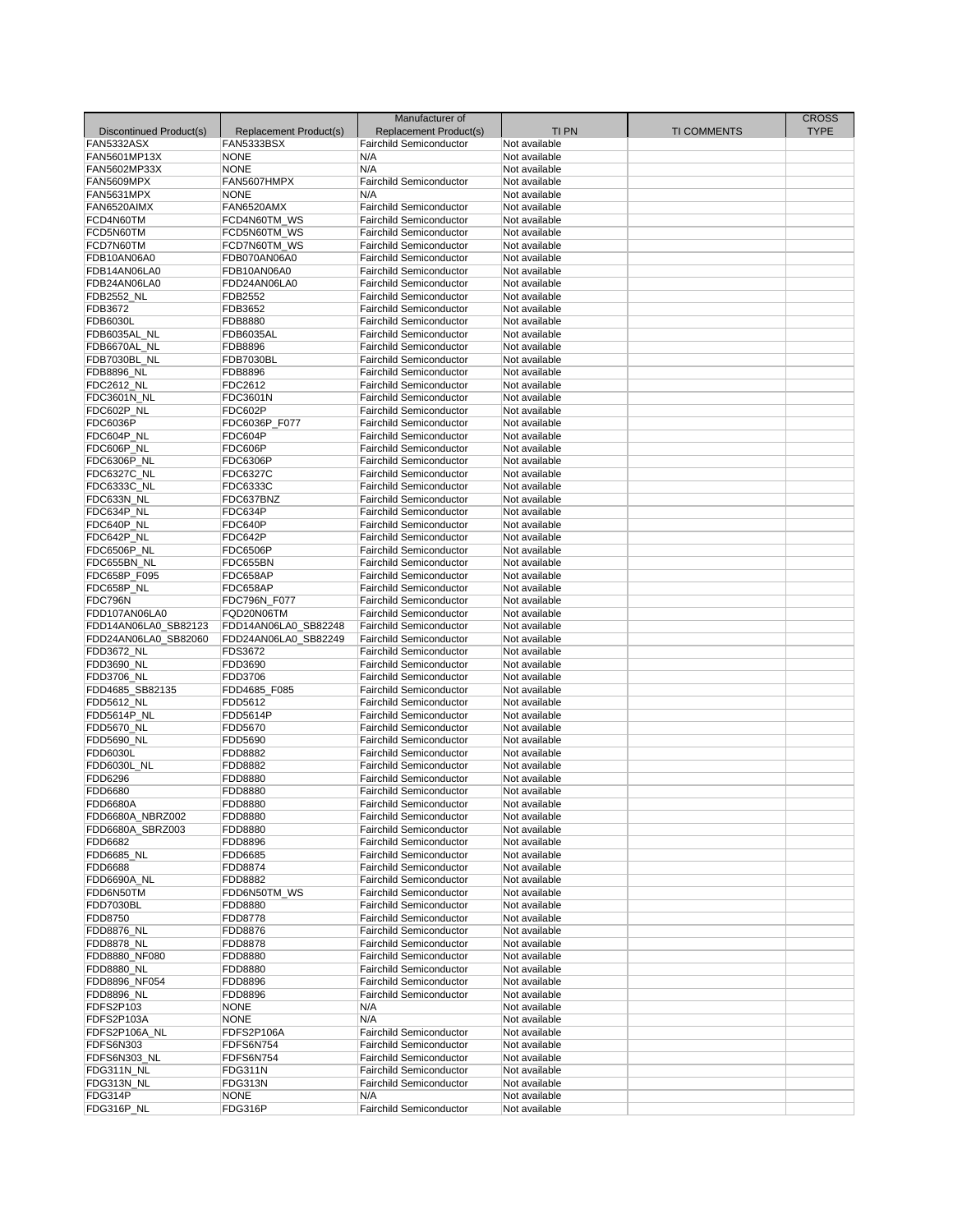|                         |                        | Manufacturer of                |               |                    | <b>CROSS</b> |
|-------------------------|------------------------|--------------------------------|---------------|--------------------|--------------|
| Discontinued Product(s) | Replacement Product(s) | Replacement Product(s)         | <b>TIPN</b>   | <b>TI COMMENTS</b> | <b>TYPE</b>  |
| FDG326P                 | FDG328P                | <b>Fairchild Semiconductor</b> | Not available |                    |              |
| FDG326P_NL              | FDG328P                | <b>Fairchild Semiconductor</b> | Not available |                    |              |
| FDG327N_NL              | FDG327N                | <b>Fairchild Semiconductor</b> | Not available |                    |              |
| FDG328P_NL              | FDG328P                | <b>Fairchild Semiconductor</b> | Not available |                    |              |
| <b>FDG329N</b>          | FDG327N                | <b>Fairchild Semiconductor</b> | Not available |                    |              |
| FDG6301N NL             | FDG6301N               | Fairchild Semiconductor        | Not available |                    |              |
| FDG6302P                | FDG6304P               | <b>Fairchild Semiconductor</b> |               |                    |              |
| FDG6303N NL             |                        |                                | Not available |                    |              |
|                         | <b>FDG6303N</b>        | <b>Fairchild Semiconductor</b> | Not available |                    |              |
| FDG6304P_NL             | FDG6304P               | <b>Fairchild Semiconductor</b> | Not available |                    |              |
| FDG6306P NL             | <b>FDG6306P</b>        | <b>Fairchild Semiconductor</b> | Not available |                    |              |
| <b>FDG6313N</b>         | FDG6303N               | <b>Fairchild Semiconductor</b> | Not available |                    |              |
| FDG6316P_NL             | FDG6316P               | <b>Fairchild Semiconductor</b> | Not available |                    |              |
| FDG6318P_NL             | FDG6318P               | <b>Fairchild Semiconductor</b> | Not available |                    |              |
| FDG6320C_NL             | FDG6320C               | <b>Fairchild Semiconductor</b> | Not available |                    |              |
| FDG6321C_NL             | FDG6321C               | <b>Fairchild Semiconductor</b> | Not available |                    |              |
| FDG6332C_NL             | FDG6332C               | <b>Fairchild Semiconductor</b> | Not available |                    |              |
| FDG6335N_NL             | <b>FDG6335N</b>        | <b>Fairchild Semiconductor</b> | Not available |                    |              |
| <b>FDH27N50</b>         | FQA28N50               | <b>Fairchild Semiconductor</b> | Not available |                    |              |
| FDI047AN08A0            | <b>NONE</b>            | N/A                            | Not available |                    |              |
| FDI3652                 | FDP3652                | <b>Fairchild Semiconductor</b> | Not available |                    |              |
| FDJ127P                 | FDJ129P_F077           | <b>Fairchild Semiconductor</b> | Not available |                    |              |
| FDMS2572 F095           | <b>FDMS2572</b>        | <b>Fairchild Semiconductor</b> | Not available |                    |              |
| FDMS2672_F095           | <b>FDMS2672</b>        | <b>Fairchild Semiconductor</b> | Not available |                    |              |
| FDMS2734_F095           | <b>FDMS2734</b>        | <b>Fairchild Semiconductor</b> | Not available |                    |              |
| FDMS3572_F095           | <b>FDMS3572</b>        | <b>Fairchild Semiconductor</b> | Not available |                    |              |
| FDMS3672_F095           | <b>FDMS3672</b>        | <b>Fairchild Semiconductor</b> | Not available |                    |              |
|                         |                        |                                | Not available |                    |              |
| FDMS5672_F095           | <b>FDMS5672</b>        | <b>Fairchild Semiconductor</b> | Not available |                    |              |
| FDN302P_NL              | FDN302P                | <b>Fairchild Semiconductor</b> |               |                    |              |
| FDN304PZ NL             | FDN304PZ               | <b>Fairchild Semiconductor</b> | Not available |                    |              |
| FDN304P_NL              | FDN304P                | <b>Fairchild Semiconductor</b> | Not available |                    |              |
| FDN306P_NL              | FDN306P                | <b>Fairchild Semiconductor</b> | Not available |                    |              |
| FDN327N_NL              | FDN327N                | Fairchild Semiconductor        | Not available |                    |              |
| FDN335N NL              | FDN335N                | <b>Fairchild Semiconductor</b> | Not available |                    |              |
| FDN336P_NL              | FDN336P                | <b>Fairchild Semiconductor</b> | Not available |                    |              |
| FDN337N NL              | FDN337N                | <b>Fairchild Semiconductor</b> | Not available |                    |              |
| FDN338P_NL              | FDN338P                | Fairchild Semiconductor        | Not available |                    |              |
| FDN340P_NL              | FDN340P                | <b>Fairchild Semiconductor</b> | Not available |                    |              |
| FDN342P_NL              | FDN342P                | <b>Fairchild Semiconductor</b> | Not available |                    |              |
| FDN352AP_NL             | FDN352AP               | <b>Fairchild Semiconductor</b> | Not available |                    |              |
| FDN357N_NL              | <b>FDN357N</b>         | <b>Fairchild Semiconductor</b> | Not available |                    |              |
| FDN359AN_NL             | FDN359BN               | <b>Fairchild Semiconductor</b> | Not available |                    |              |
| FDN360P_NL              | FDN360P                | <b>Fairchild Semiconductor</b> | Not available |                    |              |
| FDN5618P_NL             | <b>FDN5618P</b>        | <b>Fairchild Semiconductor</b> | Not available |                    |              |
| <b>FDN5630 NL</b>       | FDN5630                | <b>Fairchild Semiconductor</b> | Not available |                    |              |
| FDP10AN06A0             | FDP070AN06A0           | <b>Fairchild Semiconductor</b> | Not available |                    |              |
| FDS2070N3               | <b>FDMS2572</b>        | <b>Fairchild Semiconductor</b> | Not available |                    |              |
|                         |                        |                                |               |                    |              |
| <b>FDS2070N7</b>        | <b>FDMS2572</b>        | <b>Fairchild Semiconductor</b> | Not available |                    |              |
| FDS2170N3               | <b>FDMS2672</b>        | <b>Fairchild Semiconductor</b> | Not available |                    |              |
| FDS2170N7               | <b>FDMS2672</b>        | <b>Fairchild Semiconductor</b> | Not available |                    |              |
| <b>FDS2670_NL</b>       | <b>FDS2670</b>         | <b>Fairchild Semiconductor</b> | Not available |                    |              |
| <b>FDS3170N7</b>        | <b>FDMS3672</b>        | <b>Fairchild Semiconductor</b> | Not available |                    |              |
| <b>FDS3672 NL</b>       | FDS3672                | <b>Fairchild Semiconductor</b> | Not available |                    |              |
| FDS4070N3               | <b>FDMS8460</b>        | <b>Fairchild Semiconductor</b> | Not available |                    |              |
| <b>FDS4070N7</b>        | <b>FDMS8460</b>        | Fairchild Semiconductor        | Not available |                    |              |
| FDS4072N3               | <b>FDMS8460</b>        | <b>Fairchild Semiconductor</b> | Not available |                    |              |
| FDS4072N7               | <b>FDMS8460</b>        | <b>Fairchild Semiconductor</b> | Not available |                    |              |
| FDS4080N3               | <b>FDMS8460</b>        | <b>Fairchild Semiconductor</b> | Not available |                    |              |
| <b>FDS4080N7</b>        | <b>FDMS8460</b>        | <b>Fairchild Semiconductor</b> | Not available |                    |              |
| <b>FDS4435A_NL</b>      | <b>FDS4435BZ</b>       | <b>Fairchild Semiconductor</b> | Not available |                    |              |
| FDS4435BZ NL            | <b>FDS4435BZ</b>       | <b>Fairchild Semiconductor</b> | Not available |                    |              |
| <b>FDS4435_NL</b>       | FDS4435BZ              | <b>Fairchild Semiconductor</b> | Not available |                    |              |
| FDS4465_F095            | <b>FDS4465</b>         | <b>Fairchild Semiconductor</b> | Not available |                    |              |
| <b>FDS4559_NL</b>       | <b>FDS4559</b>         | <b>Fairchild Semiconductor</b> | Not available |                    |              |
| <b>FDS4672A_NL</b>      | <b>FDS4672A</b>        | <b>Fairchild Semiconductor</b> | Not available |                    |              |
| <b>FDS4770</b>          | <b>FDS4470</b>         | <b>Fairchild Semiconductor</b> | Not available |                    |              |
| FDS4935                 | <b>FDS4935BZ</b>       | <b>Fairchild Semiconductor</b> | Not available |                    |              |
| <b>FDS4935 NL</b>       |                        | <b>Fairchild Semiconductor</b> | Not available |                    |              |
|                         | <b>FDS4935BZ</b>       |                                |               |                    |              |
| <b>FDS5170N7</b>        | <b>FDMS5672</b>        | <b>Fairchild Semiconductor</b> | Not available |                    |              |
| FDS6064N3               | <b>NONE</b>            | N/A                            | Not available |                    |              |
| FDS6064N7               | <b>NONE</b>            | N/A                            | Not available |                    |              |
| FDS6162N3               | <b>NONE</b>            | N/A                            | Not available |                    |              |
| FDS6162N7               | <b>NONE</b>            | N/A                            | Not available |                    |              |
| <b>FDS6294_NL</b>       | <b>FDS6294</b>         | <b>Fairchild Semiconductor</b> | Not available |                    |              |
| <b>FDS6375_NL</b>       | FDS6375                | <b>Fairchild Semiconductor</b> | Not available |                    |              |
| FDS6575_NF40            | <b>FDS6575</b>         | <b>Fairchild Semiconductor</b> | Not available |                    |              |
| FDS6612A_NF40           | <b>FDS6612A</b>        | Fairchild Semiconductor        | Not available |                    |              |
| <b>FDS6612A_NL</b>      | <b>FDS6612A</b>        | Fairchild Semiconductor        | Not available |                    |              |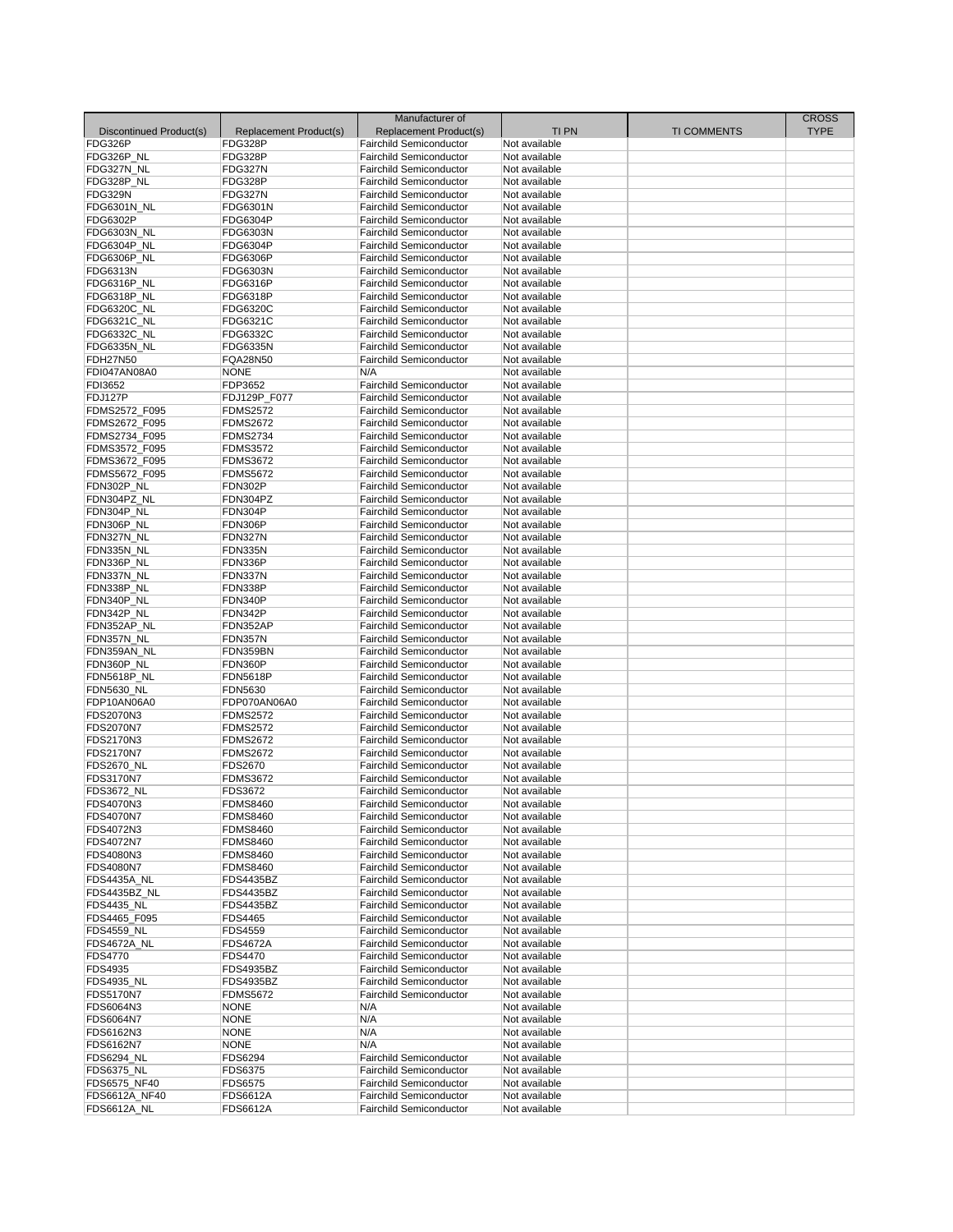| Discontinued Product(s)                                 | Replacement Product(s) | Manufacturer of<br>Replacement Product(s)                 | <b>TIPN</b>                    | <b>TI COMMENTS</b> | <b>CROSS</b><br><b>TYPE</b> |
|---------------------------------------------------------|------------------------|-----------------------------------------------------------|--------------------------------|--------------------|-----------------------------|
| <b>FDS6614A</b>                                         | <b>FDS8878</b>         | <b>Fairchild Semiconductor</b>                            | Not available                  |                    |                             |
| FDS6614A_NF40                                           | <b>FDS8878</b>         | <b>Fairchild Semiconductor</b>                            | Not available                  |                    |                             |
| FDS6670AS_NL                                            | <b>FDS6670AS</b>       | <b>Fairchild Semiconductor</b>                            | Not available                  |                    |                             |
| FDS6670A_F095                                           | <b>FDS8876</b>         | <b>Fairchild Semiconductor</b>                            | Not available                  |                    |                             |
| FDS6670A_NL                                             | <b>FDS6670A</b>        | <b>Fairchild Semiconductor</b>                            | Not available                  |                    |                             |
|                                                         |                        |                                                           |                                |                    |                             |
| <b>FDS6672A_NL</b>                                      | <b>FDS6672A</b>        | <b>Fairchild Semiconductor</b>                            | Not available                  |                    |                             |
| FDS6673AZ NF074                                         | FDS6673BZ              | <b>Fairchild Semiconductor</b>                            | Not available                  |                    |                             |
| <b>FDS6675</b>                                          | <b>FDS6675BZ</b>       | <b>Fairchild Semiconductor</b>                            | Not available                  |                    |                             |
| FDS6676AS_NL                                            | <b>FDS6676AS</b>       | <b>Fairchild Semiconductor</b>                            | Not available                  |                    |                             |
| <b>FDS6679Z</b>                                         | FDS6679AZ              | <b>Fairchild Semiconductor</b>                            | Not available                  |                    |                             |
| FDS6679Z_NL                                             | <b>FDS6679AZ</b>       | <b>Fairchild Semiconductor</b>                            | Not available                  |                    |                             |
| <b>FDS6679 NL</b>                                       | <b>FDS6679AZ</b>       | <b>Fairchild Semiconductor</b>                            | Not available                  |                    |                             |
| FDS6680                                                 | <b>FDS6680AS</b>       | <b>Fairchild Semiconductor</b>                            | Not available                  |                    |                             |
|                                                         |                        |                                                           |                                |                    |                             |
| FDS6680AS_NL                                            | <b>FDS6680AS</b>       | <b>Fairchild Semiconductor</b>                            | Not available                  |                    |                             |
| <b>FDS6680A_NL</b>                                      | <b>FDS6680A</b>        | <b>Fairchild Semiconductor</b>                            | Not available                  |                    |                             |
| FDS6680S_NL                                             | <b>FDS6680AS</b>       | <b>Fairchild Semiconductor</b>                            | Not available                  |                    |                             |
| FDS6680 F095                                            | <b>FDS6680AS</b>       | <b>Fairchild Semiconductor</b>                            | Not available                  |                    |                             |
| FDS6690AS_NL                                            | <b>FDS6690AS</b>       | <b>Fairchild Semiconductor</b>                            | Not available                  |                    |                             |
| FDS6690A_NF073                                          | <b>FDS6690A</b>        | <b>Fairchild Semiconductor</b>                            | Not available                  |                    |                             |
|                                                         |                        |                                                           |                                |                    |                             |
| FDS6690A NL                                             | <b>FDS6690A</b>        | <b>Fairchild Semiconductor</b>                            | Not available                  |                    |                             |
| <b>FDS6694_NL</b>                                       | <b>FDS6692A</b>        | <b>Fairchild Semiconductor</b>                            | Not available                  |                    |                             |
| <b>FDS6875_NL</b>                                       | <b>FDS6875</b>         | <b>Fairchild Semiconductor</b>                            | Not available                  |                    |                             |
| FDS6892A NF073                                          | <b>FDS6892A</b>        | <b>Fairchild Semiconductor</b>                            | Not available                  |                    |                             |
| FDS6892A NL                                             | <b>FDS6892A</b>        | <b>Fairchild Semiconductor</b>                            | Not available                  |                    |                             |
| <b>FDS6894A</b>                                         | FDS6911                | <b>Fairchild Semiconductor</b>                            | Not available                  |                    |                             |
|                                                         |                        |                                                           |                                |                    |                             |
| <b>FDS6894AZ</b>                                        | FDS6911                | <b>Fairchild Semiconductor</b>                            | Not available                  |                    |                             |
| FDS6900AS NL                                            | <b>FDS6900AS</b>       | <b>Fairchild Semiconductor</b>                            | Not available                  |                    |                             |
| FDS6912A_NB5E031A                                       | <b>FDS6912A</b>        | <b>Fairchild Semiconductor</b>                            | Not available                  |                    |                             |
| FDS6912A_NBNN006                                        | <b>FDS6912A</b>        | <b>Fairchild Semiconductor</b>                            | Not available                  |                    |                             |
| <b>FDS6912A NL</b>                                      | <b>FDS6912A</b>        | <b>Fairchild Semiconductor</b>                            | Not available                  |                    |                             |
| FDS6912 F073                                            | <b>FDS8984</b>         | <b>Fairchild Semiconductor</b>                            | Not available                  |                    |                             |
|                                                         |                        |                                                           |                                |                    |                             |
| FDS6975_NF073                                           | <b>FDS6975</b>         | <b>Fairchild Semiconductor</b>                            | Not available                  |                    |                             |
| FDS6982AS_NL                                            | <b>FDS6982AS</b>       | <b>Fairchild Semiconductor</b>                            | Not available                  |                    |                             |
| FDS6982S_NL                                             | <b>FDS6982AS</b>       | <b>Fairchild Semiconductor</b>                            | Not available                  |                    |                             |
| <b>FDS6982 NL</b>                                       | <b>FDS6986AS</b>       | <b>Fairchild Semiconductor</b>                            | Not available                  |                    |                             |
| <b>FDS6984S</b>                                         | <b>FDS6986AS</b>       | <b>Fairchild Semiconductor</b>                            | Not available                  |                    |                             |
| FDS6986AS_NL                                            | <b>FDS6986AS</b>       | <b>Fairchild Semiconductor</b>                            | Not available                  |                    |                             |
| FDS6990A_NBNP005A                                       | <b>FDS8978</b>         | <b>Fairchild Semiconductor</b>                            | Not available                  |                    |                             |
|                                                         |                        |                                                           |                                |                    |                             |
| FDS6990A_NL                                             | <b>FDS6990AS</b>       | <b>Fairchild Semiconductor</b>                            | Not available                  |                    |                             |
| <b>FDS7060N7</b>                                        | <b>NONE</b>            | N/A                                                       | Not available                  |                    |                             |
| FDS7064N7                                               | <b>NONE</b>            | N/A                                                       | Not available                  |                    |                             |
| FDS7064SN3                                              | FDMS8672AS             | <b>Fairchild Semiconductor</b>                            | Not available                  |                    |                             |
| FDS7066ASN3                                             | <b>FDMS8672S</b>       | <b>Fairchild Semiconductor</b>                            | Not available                  |                    |                             |
| FDS7066N3                                               | <b>FDMS8674</b>        | <b>Fairchild Semiconductor</b>                            | Not available                  |                    |                             |
|                                                         |                        |                                                           |                                |                    |                             |
| <b>FDS7066N7</b>                                        | <b>NONE</b>            | N/A                                                       | Not available                  |                    |                             |
| FDS7079ZN3                                              | <b>FDMS6681Z</b>       | <b>Fairchild Semiconductor</b>                            | Not available                  |                    |                             |
| FDS7088N3                                               | <b>FDMS8662</b>        | <b>Fairchild Semiconductor</b>                            | Not available                  |                    |                             |
| <b>FDS7088N7</b>                                        | <b>FDMS8670</b>        | <b>Fairchild Semiconductor</b>                            | Not available                  |                    |                             |
| FDS7088SN3                                              | <b>FDMS8670S</b>       | <b>Fairchild Semiconductor</b>                            | Not available                  |                    |                             |
| FDS7096N3                                               | <b>FDMS8692</b>        | <b>Fairchild Semiconductor</b>                            | Not available                  |                    |                             |
|                                                         |                        |                                                           |                                |                    |                             |
| FDS7288N3                                               | <b>FDMS8674</b>        | <b>Fairchild Semiconductor</b>                            | Not available                  |                    |                             |
| FDS7296N3                                               | <b>FDMS8692</b>        | <b>Fairchild Semiconductor</b>                            | Not available                  |                    |                             |
| <b>FDS7760A</b>                                         | <b>FDS8874</b>         | <b>Fairchild Semiconductor</b>                            | Not available                  |                    |                             |
| <b>FDS7764A</b>                                         | <b>FDS8896</b>         | Fairchild Semiconductor                                   | Not available                  |                    |                             |
| FDS7764A NL                                             | <b>FDS8896</b>         | <b>Fairchild Semiconductor</b>                            | Not available                  |                    |                             |
| <b>FDS7764S</b>                                         | <b>FDS8672S</b>        | <b>Fairchild Semiconductor</b>                            | Not available                  |                    |                             |
|                                                         |                        |                                                           |                                |                    |                             |
| <b>FDS7788</b>                                          | FDS8870                | <b>Fairchild Semiconductor</b>                            | Not available                  |                    |                             |
| <b>FDS7788_NL</b>                                       | <b>FDS8870</b>         | <b>Fairchild Semiconductor</b>                            | Not available                  |                    |                             |
| FDS8433A_F095                                           | <b>FDS8433A</b>        | <b>Fairchild Semiconductor</b>                            | Not available                  |                    |                             |
| <b>FDS8433A NL</b>                                      | <b>FDS8433A</b>        | <b>Fairchild Semiconductor</b>                            | Not available                  |                    |                             |
| <b>FDS8878_NL</b>                                       | <b>FDS8878</b>         | <b>Fairchild Semiconductor</b>                            | Not available                  |                    |                             |
| <b>FDS8880_NL</b>                                       | <b>FDS8880</b>         | <b>Fairchild Semiconductor</b>                            | Not available                  |                    |                             |
|                                                         |                        |                                                           |                                |                    |                             |
| <b>FDS8896_NL</b>                                       | <b>FDS8896</b>         | <b>Fairchild Semiconductor</b>                            | Not available                  |                    |                             |
| <b>FDS8926A</b>                                         | <b>FDS8984</b>         | <b>Fairchild Semiconductor</b>                            | Not available                  |                    |                             |
| FDS8958A_NF073                                          | <b>FDS8958A</b>        | <b>Fairchild Semiconductor</b>                            | Not available                  |                    |                             |
| <b>FDS8958A_NL</b>                                      | <b>FDS8958A</b>        | <b>Fairchild Semiconductor</b>                            | Not available                  |                    |                             |
| FDS8958 NF073                                           | <b>NONE</b>            | N/A                                                       | Not available                  |                    |                             |
| FDS9412                                                 | <b>FDS8884</b>         | Fairchild Semiconductor                                   | Not available                  |                    |                             |
|                                                         |                        |                                                           |                                |                    |                             |
| <b>FDS9412A</b>                                         | <b>FDS8884</b>         | <b>Fairchild Semiconductor</b>                            | Not available                  |                    |                             |
| FDS9926A NL                                             | <b>FDS9926A</b>        | <b>Fairchild Semiconductor</b>                            | Not available                  |                    |                             |
| FDT457N_NL                                              | <b>FDT457N</b>         | <b>Fairchild Semiconductor</b>                            | Not available                  |                    |                             |
| <b>FDU6680</b>                                          | <b>FDU8880</b>         | <b>Fairchild Semiconductor</b>                            | Not available                  |                    |                             |
|                                                         |                        | <b>Fairchild Semiconductor</b>                            | Not available                  |                    |                             |
|                                                         |                        |                                                           |                                |                    |                             |
| FDU6680 NF071                                           | <b>FDU8880</b>         |                                                           |                                |                    |                             |
| FDU8880_NF071                                           | <b>FDU8880</b>         | <b>Fairchild Semiconductor</b>                            | Not available                  |                    |                             |
|                                                         | <b>FDU8880</b>         | <b>Fairchild Semiconductor</b>                            | Not available                  |                    |                             |
| <b>FDU8880_NL</b><br>FDU8896 NF071<br><b>FDU8896_NL</b> | FDD8896<br>FDD8896     | <b>Fairchild Semiconductor</b><br>Fairchild Semiconductor | Not available<br>Not available |                    |                             |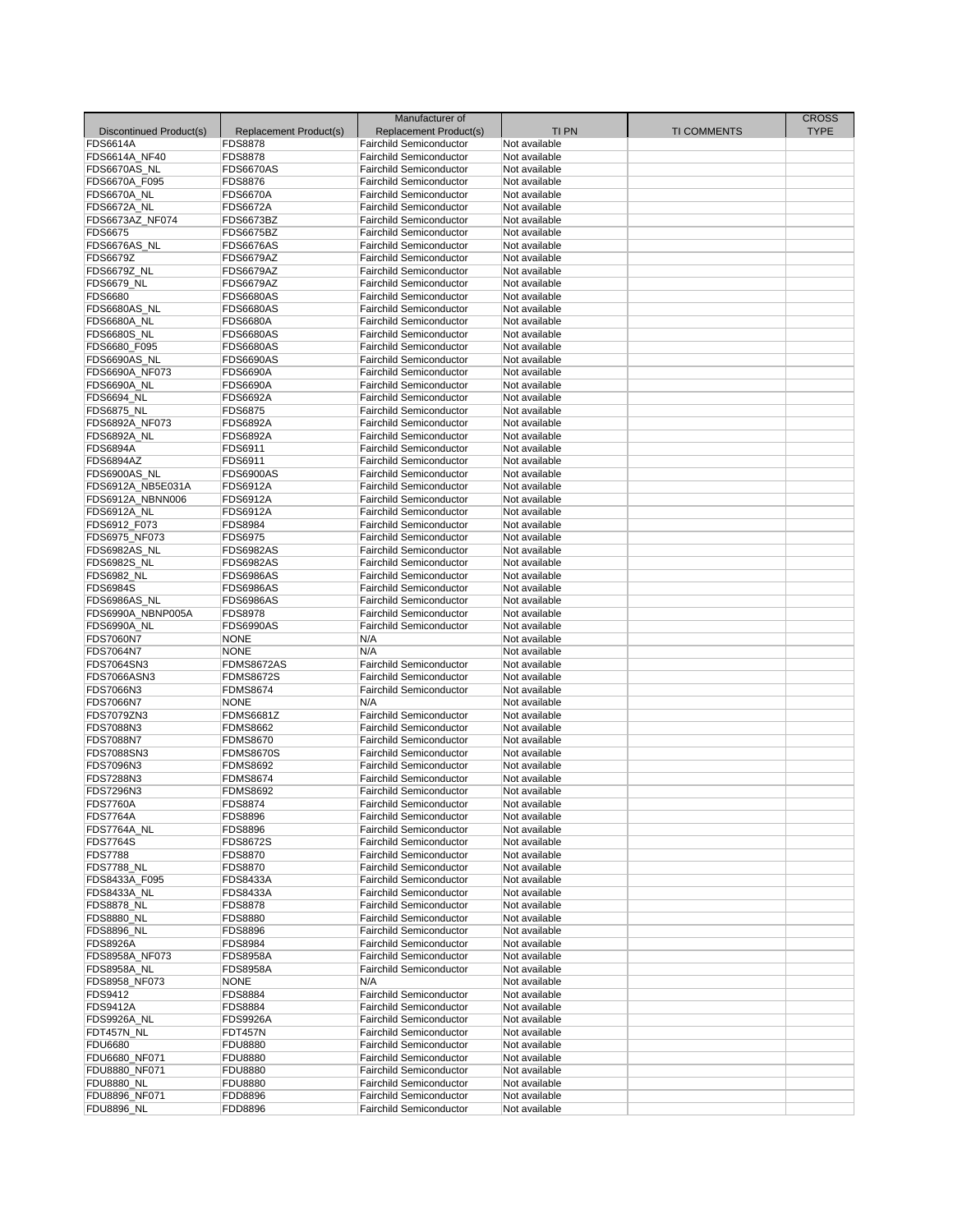| Discontinued Product(s)     | Replacement Product(s)     | Manufacturer of<br>Replacement Product(s)                        | <b>TIPN</b>                    | <b>TI COMMENTS</b> | <b>CROSS</b><br><b>TYPE</b> |
|-----------------------------|----------------------------|------------------------------------------------------------------|--------------------------------|--------------------|-----------------------------|
| FDV301N_NL                  | <b>FDV301N</b><br>FDV304P  | <b>Fairchild Semiconductor</b><br><b>Fairchild Semiconductor</b> | Not available<br>Not available |                    |                             |
| FDV304P_NL<br>FDW2503NZ     | <b>FDW2511NZ</b>           | <b>Fairchild Semiconductor</b>                                   | Not available                  |                    |                             |
| FDW2506P NL                 | <b>FDW2506P</b>            | <b>Fairchild Semiconductor</b>                                   | Not available                  |                    |                             |
| <b>FDW2507N</b>             | <b>NONE</b>                | N/A                                                              | Not available                  |                    |                             |
| FDW2511NZ NL                | <b>FDW2511NZ</b>           | <b>Fairchild Semiconductor</b>                                   | Not available                  |                    |                             |
| FDW2521C_NL                 | <b>FDW2521C</b>            | <b>Fairchild Semiconductor</b>                                   | Not available                  |                    |                             |
| FDW254P_NL                  | FDW254P                    | <b>Fairchild Semiconductor</b>                                   | Not available                  |                    |                             |
| FDW9926A_NL                 | <b>FDW9926A</b>            | <b>Fairchild Semiconductor</b>                                   | Not available                  |                    |                             |
| <b>FDW9926NZ</b>            | <b>NONE</b>                | N/A                                                              | Not available                  |                    |                             |
| FDY2001PZ                   | <b>FDY2000PZ</b>           | <b>Fairchild Semiconductor</b>                                   | Not available                  |                    |                             |
| FDY3001NZ                   | FDY3000NZ                  | <b>Fairchild Semiconductor</b>                                   | Not available                  |                    |                             |
| FDY4001CZ                   | FDY4000CZ                  | <b>Fairchild Semiconductor</b>                                   | Not available                  |                    |                             |
| <b>FDZ201N</b>              | <b>NONE</b>                | N/A                                                              | Not available                  |                    |                             |
| <b>FDZ202P</b>              | <b>NONE</b>                | N/A                                                              | Not available                  |                    |                             |
| FDZ202P_NL                  | <b>NONE</b>                | N/A                                                              | Not available                  |                    |                             |
| <b>FDZ203N</b>              | <b>NONE</b>                | N/A                                                              | Not available                  |                    |                             |
| FDZ206P_NL                  | <b>FDZ206P</b>             | <b>Fairchild Semiconductor</b>                                   | Not available                  |                    |                             |
| FDZ294N                     | <b>NONE</b>                | N/A                                                              | Not available                  |                    |                             |
| FF80UP60PWD                 | <b>NONE</b>                | N/A                                                              | Not available                  |                    |                             |
| FFA15U40DNTU                | <b>NONE</b>                | N/A                                                              | Not available                  |                    |                             |
| FFA60U60DNTU                | <b>NONE</b>                | N/A                                                              | Not available                  |                    |                             |
| FFPF05U120STTU              | <b>NONE</b>                | N/A                                                              | Not available                  |                    |                             |
| FFPF14X150STU               | <b>NONE</b>                | N/A                                                              | Not available                  |                    |                             |
| FFPF20U60STU                | <b>RURP1560</b>            | <b>Fairchild Semiconductor</b>                                   | Not available                  |                    |                             |
| FGA120N30DTU                | <b>NONE</b>                | N/A                                                              | Not available                  |                    |                             |
| FGA15N120ANTDTU             | FGA15N120FTD               | <b>Fairchild Semiconductor</b>                                   | Not available                  |                    |                             |
| FGPF70N30TDTU               | <b>NONE</b>                | N/A                                                              | Not available                  |                    |                             |
| <b>FM75M8</b>               | FM75M8X                    | <b>Fairchild Semiconductor</b>                                   | Not available                  |                    |                             |
| FMS6366MSA28                | None                       | N/A                                                              | Not available                  |                    |                             |
| FMS6366MSA28X               | None                       | N/A                                                              | Not available                  |                    |                             |
| FPF1003                     | PF1003A                    | Fairchild Semiconductor                                          | Not available                  |                    |                             |
| FQA17P10                    | <b>NONE</b>                | N/A<br><b>Fairchild Semiconductor</b>                            | Not available                  |                    |                             |
| <b>FQA20N40</b><br>FQA34N20 | FDP24N40                   |                                                                  | Not available                  |                    |                             |
| FQA35N40                    | <b>NONE</b><br><b>NONE</b> | N/A<br>N/A                                                       | Not available<br>Not available |                    |                             |
| FQA44N10                    | FDP3682                    | <b>Fairchild Semiconductor</b>                                   | Not available                  |                    |                             |
| FQA48N20                    | <b>NONE</b>                | N/A                                                              | Not available                  |                    |                             |
| FQA55N10                    | HUF75639G3                 | <b>Fairchild Semiconductor</b>                                   | Not available                  |                    |                             |
| FQA5N90_F109                | FQA6N90C_F109              | <b>Fairchild Semiconductor</b>                                   | Not available                  |                    |                             |
| FQA6N80_F109                | FQA7N80C F109              | <b>Fairchild Semiconductor</b>                                   | Not available                  |                    |                             |
| FQA6N90_F109                | FQA6N90C_F109              | <b>Fairchild Semiconductor</b>                                   | Not available                  |                    |                             |
| FQA7N80_F109                | FQA7N80C_F109              | <b>Fairchild Semiconductor</b>                                   | Not available                  |                    |                             |
| FQA7N90M F109               | FQA7N90_F109               | <b>Fairchild Semiconductor</b>                                   | Not available                  |                    |                             |
| FQA7N90_F109                | FQA9N90C_F109              | <b>Fairchild Semiconductor</b>                                   | Not available                  |                    |                             |
| <b>FQA90N08</b>             | HUF75542P3                 | <b>Fairchild Semiconductor</b>                                   | Not available                  |                    |                             |
| FQAF17N40                   | FQA20N40                   | <b>Fairchild Semiconductor</b>                                   | Not available                  |                    |                             |
| FQAF17P10                   | <b>NONE</b>                | N/A                                                              | Not available                  |                    |                             |
| FQAF6N80                    | FQPF6N80                   | <b>Fairchild Semiconductor</b>                                   | Not available                  |                    |                             |
| FQAF90N08                   | <b>NONE</b>                | N/A                                                              | Not available                  |                    |                             |
| FQB11N40TM                  | FQB11N40CTM                | <b>Fairchild Semiconductor</b>                                   | Not available                  |                    |                             |
| FOB12N60CTM                 | FCD7N60TM                  | <b>Fairchild Semiconductor</b>                                   | Not available                  |                    |                             |
| FQB12P10TM                  | <b>NONE</b>                | N/A                                                              | Not available                  |                    |                             |
| FQB15P12TM                  | <b>NONE</b>                | N/A                                                              | Not available                  |                    |                             |
| FQB17N08TM                  | <b>NONE</b>                | N/A                                                              | Not available                  |                    |                             |
| FQB24N08TM                  | <b>NONE</b>                | N/A                                                              | Not available                  |                    |                             |
| FQB2N90TM                   | FQD2N90TF                  | <b>Fairchild Semiconductor</b>                                   | Not available                  |                    |                             |
| FQB2P40TM                   | FQD2P40TF                  | <b>Fairchild Semiconductor</b>                                   | Not available                  |                    |                             |
| FQB30N06TM                  | FDD45AN06LA0               | <b>Fairchild Semiconductor</b>                                   | Not available                  |                    |                             |
| FQB3N90TM                   | <b>NONE</b>                | N/A                                                              | Not available                  |                    |                             |
| FQB3P20TM                   | FQD3P20TF                  | <b>Fairchild Semiconductor</b>                                   | Not available                  |                    |                             |
| FQB3P50TM                   | <b>NONE</b>                | N/A                                                              | Not available                  |                    |                             |
| FQB4P40TM                   | <b>NONE</b>                | N/A                                                              | Not available                  |                    |                             |
| FQB5N20LTM                  | FQD5N20LTM                 | <b>Fairchild Semiconductor</b>                                   | Not available                  |                    |                             |
| FQB5N50CFTM                 | <b>NONE</b>                | N/A                                                              | Not available                  |                    |                             |
| FQB5N60TM                   | FQD6N60CTM WS              | <b>Fairchild Semiconductor</b>                                   | Not available                  |                    |                             |
| FQB65N06TM                  | FDD5670                    | <b>Fairchild Semiconductor</b>                                   | Not available                  |                    |                             |
| FQB6N40CTM                  | FQD6N40CTM                 | <b>Fairchild Semiconductor</b>                                   | Not available                  |                    |                             |
| FQD16N15TM                  | FDD120AN15A0               | Fairchild Semiconductor                                          | Not available                  |                    |                             |
| FQD17N08LTM                 | FDC3512                    | <b>Fairchild Semiconductor</b>                                   | Not available                  |                    |                             |
| FQD1N60TF                   | FQD1N60TM                  | <b>Fairchild Semiconductor</b>                                   | Not available                  |                    |                             |
| FQD20N06LTM                 | FDD5612                    | Fairchild Semiconductor                                          | Not available                  |                    |                             |
| FQD3N60TM                   | FQD3N60CTM WS              | <b>Fairchild Semiconductor</b>                                   | Not available                  |                    |                             |
| FQD4N25TM                   | FQD4N25TM_WS               | <b>Fairchild Semiconductor</b>                                   | Not available                  |                    |                             |
| FQD4P25TM                   | FQD4P25TM_WS               | <b>Fairchild Semiconductor</b>                                   | Not available                  |                    |                             |
|                             |                            |                                                                  |                                |                    |                             |
| FQD5N20TF<br>FQD5N30TF      | <b>NONE</b><br><b>NONE</b> | N/A<br>N/A                                                       | Not available<br>Not available |                    |                             |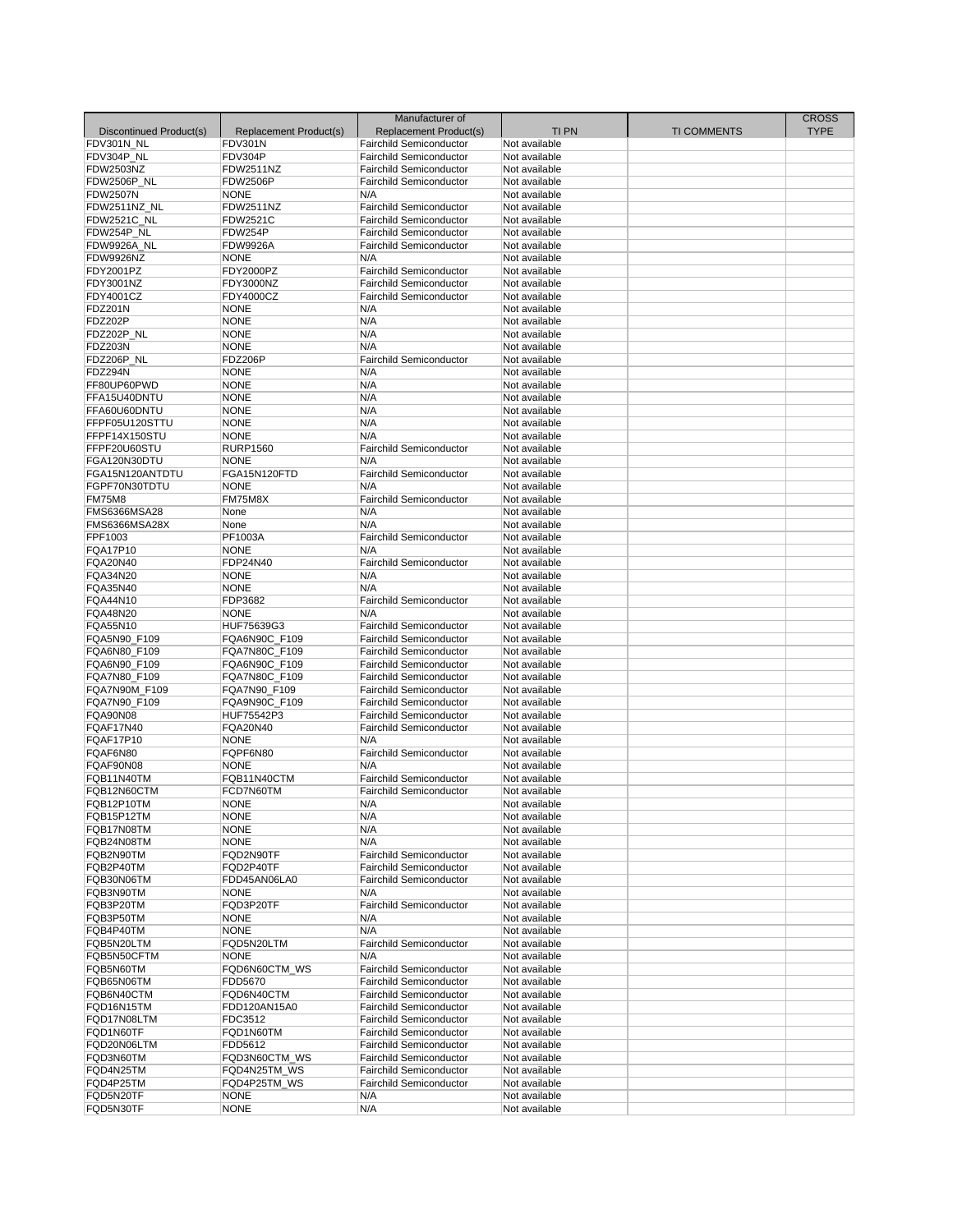|                         |                        | Manufacturer of                |                                |                    | <b>CROSS</b> |
|-------------------------|------------------------|--------------------------------|--------------------------------|--------------------|--------------|
| Discontinued Product(s) | Replacement Product(s) | Replacement Product(s)         | <b>TIPN</b>                    | <b>TI COMMENTS</b> | <b>TYPE</b>  |
| FQI10N60CTU             | FQB12N60CTM            | <b>Fairchild Semiconductor</b> | Not available                  |                    |              |
| FQI11P06TU              | <b>NONE</b>            | N/A                            | Not available                  |                    |              |
| FQI19N20TU              | <b>NONE</b>            | N/A                            | Not available                  |                    |              |
| FQI27P06TU              | <b>NONE</b>            | N/A                            | Not available                  |                    |              |
| FQI3N90TU               | FQP4N90C               | <b>Fairchild Semiconductor</b> | Not available                  |                    |              |
| FQI3P50TU               | FQU3P50TU              | <b>Fairchild Semiconductor</b> | Not available                  |                    |              |
| FQI4N90TU               | FQP4N90                | Fairchild Semiconductor        | Not available                  |                    |              |
| FQI4P40TU               | <b>NONE</b>            | N/A                            | Not available                  |                    |              |
| FQI9N50TU               | FQI9N50CTU             | <b>Fairchild Semiconductor</b> | Not available                  |                    |              |
| FQNL1N50BTA             | FQNL2N50BBU            | <b>Fairchild Semiconductor</b> | Not available                  |                    |              |
| FQP10N20                | <b>FQP10N20C</b>       | <b>Fairchild Semiconductor</b> | Not available                  |                    |              |
| FQP13N06                | HUF76407P3             | <b>Fairchild Semiconductor</b> | Not available                  |                    |              |
| FQP19N10                | <b>NONE</b>            | N/A                            | Not available                  |                    |              |
| <b>FQP1P50</b>          | <b>NONE</b>            | N/A                            | Not available                  |                    |              |
| FQP27P06 SW82127        | <b>FQP27P06</b>        | <b>Fairchild Semiconductor</b> | Not available                  |                    |              |
| <b>FQP2N50</b>          | FQP2N60C               | Fairchild Semiconductor        | Not available                  |                    |              |
| FQP2P40                 | <b>NONE</b>            | N/A                            | Not available                  |                    |              |
| FQP3N50C                | FQP3N60C               | <b>Fairchild Semiconductor</b> | Not available                  |                    |              |
| FQP47P06_NW82049        | <b>FQP47P06</b>        | <b>Fairchild Semiconductor</b> | Not available                  |                    |              |
| FQP4N50                 | FQP3N50C               | <b>Fairchild Semiconductor</b> | Not available                  |                    |              |
| FQP4N60                 | FQP6N60C               | <b>Fairchild Semiconductor</b> | Not available                  |                    |              |
| <b>FQP4P25</b>          | <b>NONE</b>            | N/A                            | Not available                  |                    |              |
| FQP58N08                | <b>NONE</b>            | N/A                            | Not available                  |                    |              |
| FQP5P10                 | <b>NONE</b>            | N/A                            | Not available                  |                    |              |
| FQP5P20                 | <b>NONE</b>            | N/A                            | Not available                  |                    |              |
| FQP6N25                 | <b>NONE</b>            | N/A                            | Not available                  |                    |              |
| FQP6N60                 | FQP8N60C               | <b>Fairchild Semiconductor</b> |                                |                    |              |
| FQP70N08                | <b>FQP90N08</b>        | <b>Fairchild Semiconductor</b> | Not available<br>Not available |                    |              |
| FQP7N10                 | <b>NONE</b>            | N/A                            | Not available                  |                    |              |
| FQP7N65C                |                        |                                | Not available                  |                    |              |
|                         | <b>NONE</b>            | N/A                            |                                |                    |              |
| <b>FQP90N08</b>         | <b>NONE</b>            | N/A                            | Not available                  |                    |              |
| FQPF10N60CYDTU          | FQPF10N60C             | <b>Fairchild Semiconductor</b> | Not available                  |                    |              |
| FQPF12P20YDTU           | <b>NONE</b>            | N/A                            | Not available                  |                    |              |
| FQPF13N06               | HUF76407P3             | <b>Fairchild Semiconductor</b> | Not available                  |                    |              |
| FQPF13N50CT             | FDPF12N50T             | <b>Fairchild Semiconductor</b> | Not available                  |                    |              |
| FQPF13N50CT             | FQPF13N50C             | <b>Fairchild Semiconductor</b> | Not available                  |                    |              |
| FQPF1P50                | <b>NONE</b>            | N/A                            | Not available                  |                    |              |
| FQPF30N06               | FQP30N06               | <b>Fairchild Semiconductor</b> | Not available                  |                    |              |
| FQPF3N60                | FQPF3N60C              | <b>Fairchild Semiconductor</b> | Not available                  |                    |              |
| FQPF44N10               | FDP3682                | <b>Fairchild Semiconductor</b> | Not available                  |                    |              |
| FQPF50N06L              | FDP5680                | <b>Fairchild Semiconductor</b> | Not available                  |                    |              |
| FQPF58N08T              | <b>NONE</b>            | N/A                            | Not available                  |                    |              |
| FQPF5N60                | FQPF6N60C              | <b>Fairchild Semiconductor</b> | Not available                  |                    |              |
| FQPF6N70                | <b>NONE</b>            | N/A                            | Not available                  |                    |              |
| FQPF7N40                | FQPF6N40C              | <b>Fairchild Semiconductor</b> | Not available                  |                    |              |
| FQPF7N65C F105          | FQPF7N65C              | <b>Fairchild Semiconductor</b> | Not available                  |                    |              |
| FQPF8N60CFT             | <b>NONE</b>            | N/A                            | Not available                  |                    |              |
| FQPF90N10V2             | FDP3632                | <b>Fairchild Semiconductor</b> | Not available                  |                    |              |
| FQPF9N50                | FQPF9N50C              | <b>Fairchild Semiconductor</b> | Not available                  |                    |              |
| <b>FQS4900TF</b>        | <b>NONE</b>            | N/A                            | Not available                  |                    |              |
| FQU13N06TU              | HUF76407D3             | <b>Fairchild Semiconductor</b> | Not available                  |                    |              |
| FQU2N60TU               | FQU2N60CTU             | Fairchild Semiconductor        | Not available                  |                    |              |
| FQU2N90TU               | FQU2N90TU_WS           | <b>Fairchild Semiconductor</b> | Not available                  |                    |              |
| FQU30N06LTU             | HUF76419D3             | <b>Fairchild Semiconductor</b> | Not available                  |                    |              |
| FQU7P06TU               | <b>NONE</b>            | N/A                            | Not available                  |                    |              |
| FQU7P06TU NB82048       | FQU7P06TU              | <b>Fairchild Semiconductor</b> | Not available                  |                    |              |
| FSBB15CH60B             | FSBB15CH60C            | <b>Fairchild Semiconductor</b> | Not available                  |                    |              |
| FSBB20CH60B             | FSBB20CH60C            | <b>Fairchild Semiconductor</b> | Not available                  |                    |              |
| FSBB20CH60BT            | FSBB20CH60CT           | <b>Fairchild Semiconductor</b> | Not available                  |                    |              |
| FSBB30CH60B             | FSBB30CH60C            | <b>Fairchild Semiconductor</b> | Not available                  |                    |              |
| H11AD6X_5053            | None                   | N/A                            | Not available                  |                    |              |
| H11AD6X 5405D           | None                   | N/A                            | Not available                  |                    |              |
| H11AD6X_5678D           | None                   | N/A                            | Not available                  |                    |              |
| H11AD6X_5686D           | None                   | N/A                            | Not available                  |                    |              |
| H11N3M                  | None                   | N/A                            | Not available                  |                    |              |
| <b>H11N3SM</b>          | None                   | N/A                            | Not available                  |                    |              |
| H11N3SR2M               | None                   | N/A                            | Not available                  |                    |              |
| H11N3SR2VM              | None                   | N/A                            | Not available                  |                    |              |
| H11N3SVM                | None                   | N/A                            | Not available                  |                    |              |
| H11N3TM                 | None                   | N/A                            | Not available                  |                    |              |
| H11N3TVM                | None                   | N/A                            | Not available                  |                    |              |
| H11N3VM                 | None                   | N/A                            | Not available                  |                    |              |
| H11SADX_5702R2          | None                   | N/A                            | Not available                  |                    |              |
| H11SAXM_5706R2          | None                   | N/A                            | Not available                  |                    |              |
| <b>HMHA2801AR3</b>      | <b>HMHA2801AR2</b>     | <b>Fairchild Semiconductor</b> | Not available                  |                    |              |
| HMHA2801AR3V            | HMHA2801AR2V           | <b>Fairchild Semiconductor</b> | Not available                  |                    |              |
| HMHA2801AR4             | <b>HMHA2801AR2</b>     | <b>Fairchild Semiconductor</b> | Not available                  |                    |              |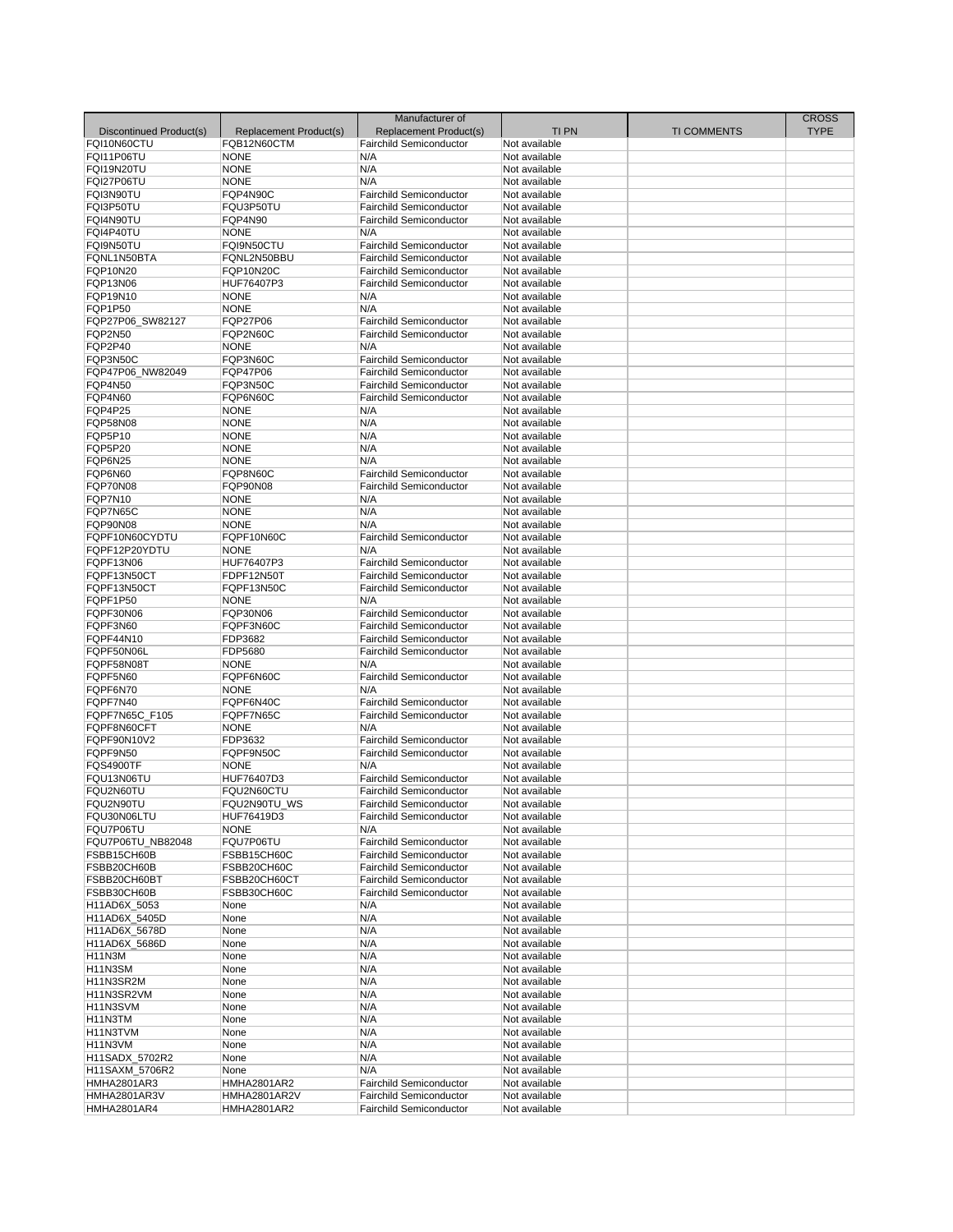|                                               |                        | Manufacturer of                |               |                    | <b>CROSS</b> |
|-----------------------------------------------|------------------------|--------------------------------|---------------|--------------------|--------------|
| Discontinued Product(s)                       | Replacement Product(s) | Replacement Product(s)         | <b>TIPN</b>   | <b>TI COMMENTS</b> | <b>TYPE</b>  |
| HMHA2801AR4V                                  | HMHA2801AR2V           | <b>Fairchild Semiconductor</b> | Not available |                    |              |
| <b>HMHA2801BR3</b>                            | <b>HMHA2801BR2</b>     | <b>Fairchild Semiconductor</b> | Not available |                    |              |
| HMHA2801BR3V                                  | HMHA2801BR2V           | <b>Fairchild Semiconductor</b> | Not available |                    |              |
| <b>HMHA2801BR4</b>                            | <b>HMHA2801BR2</b>     | <b>Fairchild Semiconductor</b> | Not available |                    |              |
|                                               |                        |                                |               |                    |              |
| HMHA2801BR4V                                  | HMHA2801BR2V           | <b>Fairchild Semiconductor</b> | Not available |                    |              |
| <b>HMHA2801CR3</b>                            | <b>HMHA2801CR2</b>     | <b>Fairchild Semiconductor</b> | Not available |                    |              |
| HMHA2801CR3V                                  | HMHA2801CR2V           | <b>Fairchild Semiconductor</b> | Not available |                    |              |
| <b>HMHA2801CR4</b>                            | <b>HMHA2801CR2</b>     | <b>Fairchild Semiconductor</b> | Not available |                    |              |
| HMHA2801CR4V                                  | HMHA2801CR2V           | <b>Fairchild Semiconductor</b> | Not available |                    |              |
| <b>HMHA2801R3</b>                             | <b>HMHA2801R2</b>      | <b>Fairchild Semiconductor</b> | Not available |                    |              |
| <b>HMHA2801R3V</b>                            | HMHA2801R2V            | <b>Fairchild Semiconductor</b> | Not available |                    |              |
| <b>HMHA2801R4</b>                             | <b>HMHA2801R2</b>      | <b>Fairchild Semiconductor</b> | Not available |                    |              |
| <b>HMHA2801R4V</b>                            | <b>HMHA2801R2V</b>     | <b>Fairchild Semiconductor</b> | Not available |                    |              |
| HMHA281R3                                     | <b>HMHA281R2</b>       | <b>Fairchild Semiconductor</b> | Not available |                    |              |
| HMHA281R3V                                    | HMHA281R2V             | <b>Fairchild Semiconductor</b> | Not available |                    |              |
| HMHA281R4                                     | <b>HMHA281R2</b>       | <b>Fairchild Semiconductor</b> | Not available |                    |              |
|                                               |                        |                                |               |                    |              |
| HMHA281R4V                                    | HMHA281R2V             | <b>Fairchild Semiconductor</b> | Not available |                    |              |
| HMHAA280R3                                    | HMHAA280R2             | <b>Fairchild Semiconductor</b> | Not available |                    |              |
| HMHAA280R3V                                   | HMHAA280R2V            | <b>Fairchild Semiconductor</b> | Not available |                    |              |
| HMHAA280R4                                    | HMHAA280R2             | <b>Fairchild Semiconductor</b> | Not available |                    |              |
| HMHAA280R4V                                   | HMHAA280R2V            | <b>Fairchild Semiconductor</b> | Not available |                    |              |
| HUF75321D3                                    | FDD45AN06LA0           | <b>Fairchild Semiconductor</b> | Not available |                    |              |
| HUF75321D3S                                   | FDD45AN06LA0           | <b>Fairchild Semiconductor</b> | Not available |                    |              |
| HUF75321D3ST_S2457                            | FDD26AN06A0            | <b>Fairchild Semiconductor</b> | Not available |                    |              |
| HUF75321S3S                                   | FDD45AN06LA0           | <b>Fairchild Semiconductor</b> | Not available |                    |              |
| HUF75329D3                                    | HUF76429D3S            | <b>Fairchild Semiconductor</b> |               |                    |              |
|                                               |                        |                                | Not available |                    |              |
| HUF75333P3_NS2552                             | HUF75337P3             | <b>Fairchild Semiconductor</b> | Not available |                    |              |
| HUF75333P3 S2515                              | FDB13AN06A0            | <b>Fairchild Semiconductor</b> | Not available |                    |              |
| <b>HUF75333S3ST</b>                           | FQB65N06TM             | <b>Fairchild Semiconductor</b> | Not available |                    |              |
| <b>HUF75337S3S</b>                            | FDB13AN06A0            | <b>Fairchild Semiconductor</b> | Not available |                    |              |
| HUF75339G3                                    | FDP14AN06LA0           | <b>Fairchild Semiconductor</b> | Not available |                    |              |
| HUF75343S3S                                   | <b>HUF75344S3ST</b>    | <b>Fairchild Semiconductor</b> | Not available |                    |              |
| <b>HUF75344S3ST</b>                           | FDB070AN06A0           | <b>Fairchild Semiconductor</b> | Not available |                    |              |
| HUF75345S3                                    | FDB070AN06A0           | <b>Fairchild Semiconductor</b> | Not available |                    |              |
| HUF75631SK8T NB82083                          | <b>HUF75631SK8T</b>    | <b>Fairchild Semiconductor</b> | Not available |                    |              |
| HUF75631SK8T_NL                               | <b>HUF75631SK8T</b>    | <b>Fairchild Semiconductor</b> | Not available |                    |              |
|                                               |                        |                                |               |                    |              |
| HUF75637P3                                    | FQP55N10               | <b>Fairchild Semiconductor</b> | Not available |                    |              |
| <b>HUF75637S3ST</b>                           | FDB3672                | <b>Fairchild Semiconductor</b> | Not available |                    |              |
| HUF75637S3 NR4895                             | FDB3672                | <b>Fairchild Semiconductor</b> | Not available |                    |              |
| <b>HUF75645S3S</b>                            | FDB3632                | <b>Fairchild Semiconductor</b> | Not available |                    |              |
| HUF76407P3                                    | <b>FQP20N06</b>        | <b>Fairchild Semiconductor</b> | Not available |                    |              |
| HUF76419D3                                    | HUF76423D3             | <b>Fairchild Semiconductor</b> | Not available |                    |              |
| <b>HUF76419D3ST</b>                           | FDD45AN06LA0           | <b>Fairchild Semiconductor</b> | Not available |                    |              |
| HUF76423D3                                    | FDD5690                | <b>Fairchild Semiconductor</b> | Not available |                    |              |
| HUF76423D3S                                   | FDD5690                | <b>Fairchild Semiconductor</b> | Not available |                    |              |
| HUF76429D3S                                   | FDD5680                | <b>Fairchild Semiconductor</b> | Not available |                    |              |
| HUF76439S3S                                   | FDB14AN06LA0           | <b>Fairchild Semiconductor</b> | Not available |                    |              |
|                                               |                        |                                |               |                    |              |
| HUF76445S3S                                   | FDB5800                | <b>Fairchild Semiconductor</b> | Not available |                    |              |
| HUF76609D3S                                   | FQD19N10TM             | <b>Fairchild Semiconductor</b> | Not available |                    |              |
| HUF76639S3S                                   | FDB3652                | <b>Fairchild Semiconductor</b> | Not available |                    |              |
| HUF76639S3ST_R4882                            | HUF76639S3ST SB82251   | <b>Fairchild Semiconductor</b> | Not available |                    |              |
| HUFA75321D3ST_Q                               | <b>NONE</b>            | N/A                            | Not available |                    |              |
| <b>HUFA75332S3ST</b>                          | FDB20AN06A0            | <b>Fairchild Semiconductor</b> | Not available |                    |              |
| <b>HUFA75337S3ST</b>                          | FDB10AN06A0            | <b>Fairchild Semiconductor</b> | Not available |                    |              |
| HUFA76419P3                                   | <b>NONE</b>            | N/A                            | Not available |                    |              |
| HUFA76419P3 S2565                             | <b>NONE</b>            | N/A                            | Not available |                    |              |
| <b>HUFA76429D3ST</b>                          | FDD5810                | <b>Fairchild Semiconductor</b> | Not available |                    |              |
| <b>IRF520A</b>                                | FQP13N10               | <b>Fairchild Semiconductor</b> | Not available |                    |              |
| <b>IRF550A</b>                                | FDP3682,FQP44N10       | <b>Fairchild Semiconductor</b> | Not available |                    |              |
| <b>IRF654B FP001</b>                          |                        |                                |               |                    |              |
|                                               | <b>NONE</b>            | N/A                            | Not available |                    |              |
| IRFM110ATF                                    | FQT7N10TF              | <b>Fairchild Semiconductor</b> | Not available |                    |              |
| IRFP254B_FP001                                | <b>FQA27N25</b>        | <b>Fairchild Semiconductor</b> | Not available |                    |              |
| IRFP350A                                      | FQA17N40               | <b>Fairchild Semiconductor</b> | Not available |                    |              |
| IRFR110ATM                                    | FQD7N10TM              | <b>Fairchild Semiconductor</b> | Not available |                    |              |
| IRFS350A                                      | FQAF17N40              | <b>Fairchild Semiconductor</b> | Not available |                    |              |
| IRFS640B_FP001                                | <b>NONE</b>            | N/A                            | Not available |                    |              |
| IRFU210BTLTU FP001                            | <b>NONE</b>            | N/A                            | Not available |                    |              |
| IRFW550ATM                                    | FDB3682                | <b>Fairchild Semiconductor</b> | Not available |                    |              |
| IRFW720BTM                                    | FQB6N40CTM             | <b>Fairchild Semiconductor</b> | Not available |                    |              |
| <b>IRL510A</b>                                | FQP13N10L              | <b>Fairchild Semiconductor</b> | Not available |                    |              |
| ISL9K30120G3                                  | <b>NONE</b>            | N/A                            | Not available |                    |              |
| ISL9K8120P3                                   | <b>NONE</b>            | N/A                            | Not available |                    |              |
|                                               |                        |                                |               |                    |              |
| <b>ISL9K860P3</b>                             | FFP08S60STU            | <b>Fairchild Semiconductor</b> | Not available |                    |              |
| ISL9N304AP3 NF060                             | ISL9N303AP3            | <b>Fairchild Semiconductor</b> | Not available |                    |              |
| ISL9R18120P2                                  | <b>NONE</b>            | N/A                            | Not available |                    |              |
| ISL9V3040S3ST_SB82020A  ISL9V3040S3ST_SB82252 |                        | <b>Fairchild Semiconductor</b> | Not available |                    |              |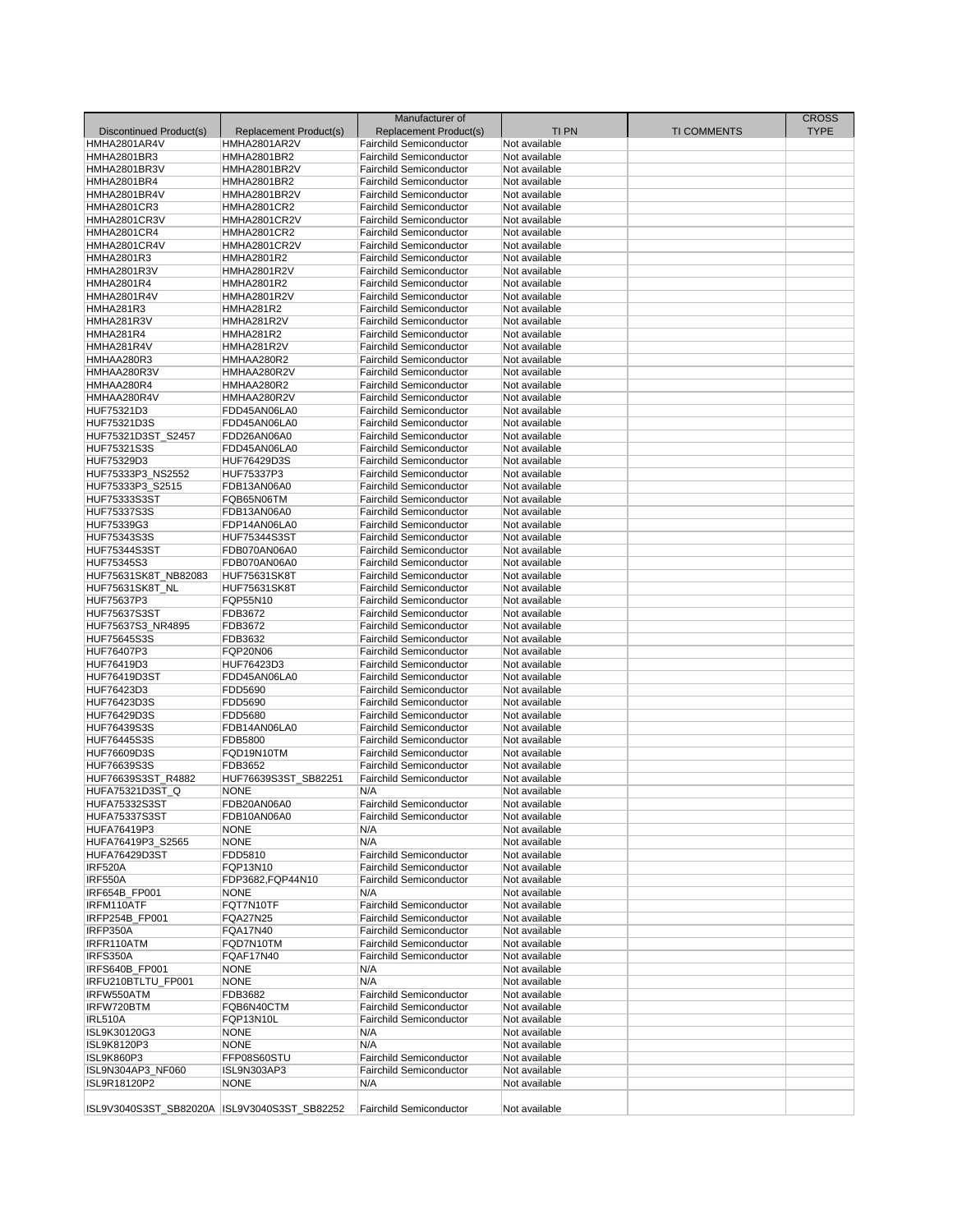|                         |                           | Manufacturer of                |                             |                    | <b>CROSS</b>            |
|-------------------------|---------------------------|--------------------------------|-----------------------------|--------------------|-------------------------|
| Discontinued Product(s) | Replacement Product(s)    | Replacement Product(s)         | <b>TI PN</b>                | <b>TI COMMENTS</b> | <b>TYPE</b>             |
| ISL9V3040S3ST SB82090   | ISL9V3040S3ST             | <b>Fairchild Semiconductor</b> | Not available               |                    |                         |
|                         |                           |                                |                             |                    |                         |
| ISL9V5036S3ST SB82031B  | ISL9V5036S3ST NB82031B    | Fairchild Semiconductor        | Not available               |                    |                         |
| ISL9V5036S3 SB82032A    | ISL9V5036S3_NB82032A      | <b>Fairchild Semiconductor</b> | Not available               |                    |                         |
| KA258AD                 | <b>LM258AM</b>            | <b>Fairchild Semiconductor</b> | LM258AD                     |                    | S                       |
| <b>KA258D</b>           | <b>LM258AM</b>            | <b>Fairchild Semiconductor</b> | <b>LM258D</b>               |                    | S                       |
| KA258DTF                | LM258AMX                  | <b>Fairchild Semiconductor</b> | <b>LM258DR</b>              |                    | S                       |
| KA2803BD                | KA2803BDTF                | <b>Fairchild Semiconductor</b> | Not available               |                    |                         |
| KA2807                  | <b>NONE</b>               | N/A                            | Not available               |                    |                         |
| <b>KA2807D</b>          | <b>KA2807DTF</b>          | <b>Fairchild Semiconductor</b> | Not available               |                    |                         |
| KA2902D                 | LM2902M                   | <b>Fairchild Semiconductor</b> | LM2902D                     |                    | S                       |
| KA2902DMTF              | LM2902MX                  | <b>Fairchild Semiconductor</b> | <b>LM2902DR</b>             |                    | S                       |
| KA2903D                 | LM2903M                   | <b>Fairchild Semiconductor</b> | LM2903D                     |                    | S                       |
| KA2904D                 | LM2904M                   | <b>Fairchild Semiconductor</b> | LM2904D                     |                    | S                       |
| KA2904DMTF              | LM2904MX                  | <b>Fairchild Semiconductor</b> | <b>LM2904DR</b>             |                    | $\overline{s}$          |
| KA317MRTF               | KA317MRTM                 | <b>Fairchild Semiconductor</b> | LM317MKVURG3                |                    | S                       |
| KA324AD                 | LM324AM                   | <b>Fairchild Semiconductor</b> | LM324AD                     |                    | S                       |
| <b>KA324D</b>           | LM324M                    | <b>Fairchild Semiconductor</b> | <b>LM324D</b>               |                    | S                       |
| KA334                   | <b>NONE</b>               | N/A                            | Not available               |                    |                         |
| KA336Z25BU              | LM336Z25                  | <b>Fairchild Semiconductor</b> | LM236-2.5                   |                    | Q                       |
| KA336Z5BU               | LM336Z5                   | <b>Fairchild Semiconductor</b> | LM236-2.5                   |                    | Q                       |
| <b>KA358D</b>           | <b>LM358M</b>             | <b>Fairchild Semiconductor</b> | <b>LM358D</b>               |                    | S                       |
| KA358STU                | <b>NONE</b>               | N/A                            | Not available               |                    |                         |
| KA3846                  | <b>NONE</b>               | N/A                            | Not available               |                    |                         |
| <b>KA393D</b>           | LM393M                    | <b>Fairchild Semiconductor</b> | LM393D                      |                    | S                       |
| KA431AZTF               | LM431BCZXA                | <b>Fairchild Semiconductor</b> | TL431AILPR                  |                    | $\overline{\mathsf{s}}$ |
| <b>KA431D</b>           | LM431ACMX                 | <b>Fairchild Semiconductor</b> | <b>TL431ID</b>              |                    | S                       |
| KA431LDTF               | LM431CCMX                 | <b>Fairchild Semiconductor</b> | TL431BIDR                   |                    | S                       |
| KA431LZTF               | LM431CCZXA                | <b>Fairchild Semiconductor</b> | TL431BILPRE3                |                    | $\overline{s}$          |
| KA431ZTF                | LM431ACZXA                | <b>Fairchild Semiconductor</b> | TL431ILPR                   |                    | S                       |
| KA4558I                 | <b>NONE</b>               | N/A                            | <b>RC4558P</b>              |                    | S                       |
| <b>KA723</b>            | <b>NONE</b>               | N/A                            | <b>UA723CN</b>              |                    | S                       |
| KA723DTF                | <b>NONE</b>               | N/A                            | UA723CDR                    |                    | $\overline{s}$          |
| <b>KA741D</b>           | LM741CM                   | <b>Fairchild Semiconductor</b> | <b>UA741CD</b>              |                    | S                       |
| <b>KA75250ZTA</b>       | <b>NONE</b>               | N/A                            | Not available               |                    |                         |
| <b>KA75290ZTA</b>       | <b>NONE</b>               | N/A                            | Not available               |                    |                         |
| KA75310ZTA              | <b>NONE</b>               | N/A                            | Not available               |                    |                         |
| KA75360ZTA              | <b>NONE</b>               | N/A                            | Not available               |                    |                         |
| KA75390ZTA              | <b>NONE</b>               | N/A                            | Not available               |                    |                         |
| <b>KA75420MTF</b>       | <b>NONE</b>               | N/A                            | Not available               |                    |                         |
| <b>KA75450MTF</b>       | <b>NONE</b>               | N/A                            | Not available               |                    |                         |
| KA76L05ZTF              | KA76L05ZTA                | <b>Fairchild Semiconductor</b> | Not available               |                    |                         |
| KA7809ERTF              | KA7809ERTM                | <b>Fairchild Semiconductor</b> | Not available               |                    |                         |
|                         |                           | <b>Fairchild Semiconductor</b> |                             |                    |                         |
| KA7812ERTF<br>KA78L05AD | KA7812ERTM<br>KA78L05ADTF | <b>Fairchild Semiconductor</b> | Not available<br>UA78L05ACD |                    | S                       |
| KA78L08ADTF             | <b>NONE</b>               | N/A                            | UA78L08ACDR                 |                    | S                       |
|                         |                           |                                |                             |                    |                         |
| KA78L08AZBU             | KA78L08AZTA               | <b>Fairchild Semiconductor</b> | UA78L08ACLPE3               |                    | $\sf S$                 |
| KA78L09AZBU             | KA78L09AZTA               | <b>Fairchild Semiconductor</b> | UA78L09ACLPE3               |                    | S                       |
| KA78L10AZBU             | KA78L10AZTA               | <b>Fairchild Semiconductor</b> | UA78L10ACLP                 |                    | S                       |
| KA78L12AD               | <b>NONE</b>               | N/A                            | UA78L12ACD                  |                    | S                       |
| KA78L12ADTF             | <b>NONE</b>               | N/A                            | UA78L12ACDR                 |                    | S                       |
| KA78L12AZBU             | KA78L12AZTA               | <b>Fairchild Semiconductor</b> | UA78L12ACLPE3               |                    | S                       |
| KA78L15AZBU             | KA78L15AZTA               | <b>Fairchild Semiconductor</b> | UA78L15ACLPE3               |                    | S                       |
| KA78L18AZBU             | KA78L18AZTA               | <b>Fairchild Semiconductor</b> | Not available               |                    |                         |
| KA78M05RTF              | KA78M05RTM                | <b>Fairchild Semiconductor</b> | UA78M05CKVURG3              |                    | S                       |
| KA78M08RTF              | KA78M08RTM                | <b>Fairchild Semiconductor</b> | UA78M08CKVURG3              |                    | S                       |
| KA78M12RTF              | KA78M12RTM                | <b>Fairchild Semiconductor</b> | UA78M12CKVURG3              |                    | S                       |
| KA78RL00D               | <b>NONE</b>               | N/A                            | Not available               |                    |                         |
| KA78RL00DTF             | <b>NONE</b>               | N/A                            | Not available               |                    |                         |
| KA78RM33                | <b>NONE</b>               | N/A                            | Not available               |                    |                         |
| KA78RM33TU              | <b>NONE</b>               | N/A                            | Not available               |                    |                         |
| KA79L05AD               | <b>NONE</b>               | N/A                            | MC79L05ACD                  |                    | S                       |
| KA79L05ADTF             | <b>NONE</b>               | N/A                            | MC79L05ACDR                 |                    | S                       |
| KF347                   | <b>LF347N</b>             | <b>Fairchild Semiconductor</b> | TL084ACN                    |                    | S                       |
| <b>KF351</b>            | <b>NONE</b>               | N/A                            | <b>TL081A</b>               |                    | Q                       |
| KF353                   | LF353N                    | <b>Fairchild Semiconductor</b> | LF353P                      |                    | S                       |
| KSH41CTF SB82079        | KSH41CTF                  | Fairchild Semiconductor        | Not available               |                    |                         |
| L272AD2                 | <b>NONE</b>               | N/A                            | Not available               |                    |                         |
| L272AD2TF               | <b>NONE</b>               | N/A                            | Not available               |                    |                         |
| L272D2                  | <b>NONE</b>               | N/A                            | Not available               |                    |                         |
| <b>LF351M</b>           | <b>NONE</b>               | N/A                            | <b>TL081</b>                |                    | Q                       |
| LF351MX                 | <b>NONE</b>               | N/A                            | <b>TL081</b>                |                    | Q                       |
| <b>LF351N</b>           | <b>NONE</b>               | N/A                            | <b>TL081</b>                |                    | Q                       |
| <b>LM301AN</b>          | <b>NONE</b>               | N/A                            | <b>TL080CP</b>              |                    | Q                       |
| LM317LZTFR              | LM317LZX                  | <b>Fairchild Semiconductor</b> | LM317LCLPR                  |                    | S                       |
| LM431ACM                | LM431ACMX                 | <b>Fairchild Semiconductor</b> | TL431CD                     |                    | S                       |
| LM431BCM                | LM431BCMX                 | <b>Fairchild Semiconductor</b> | TL431ACD                    |                    | S                       |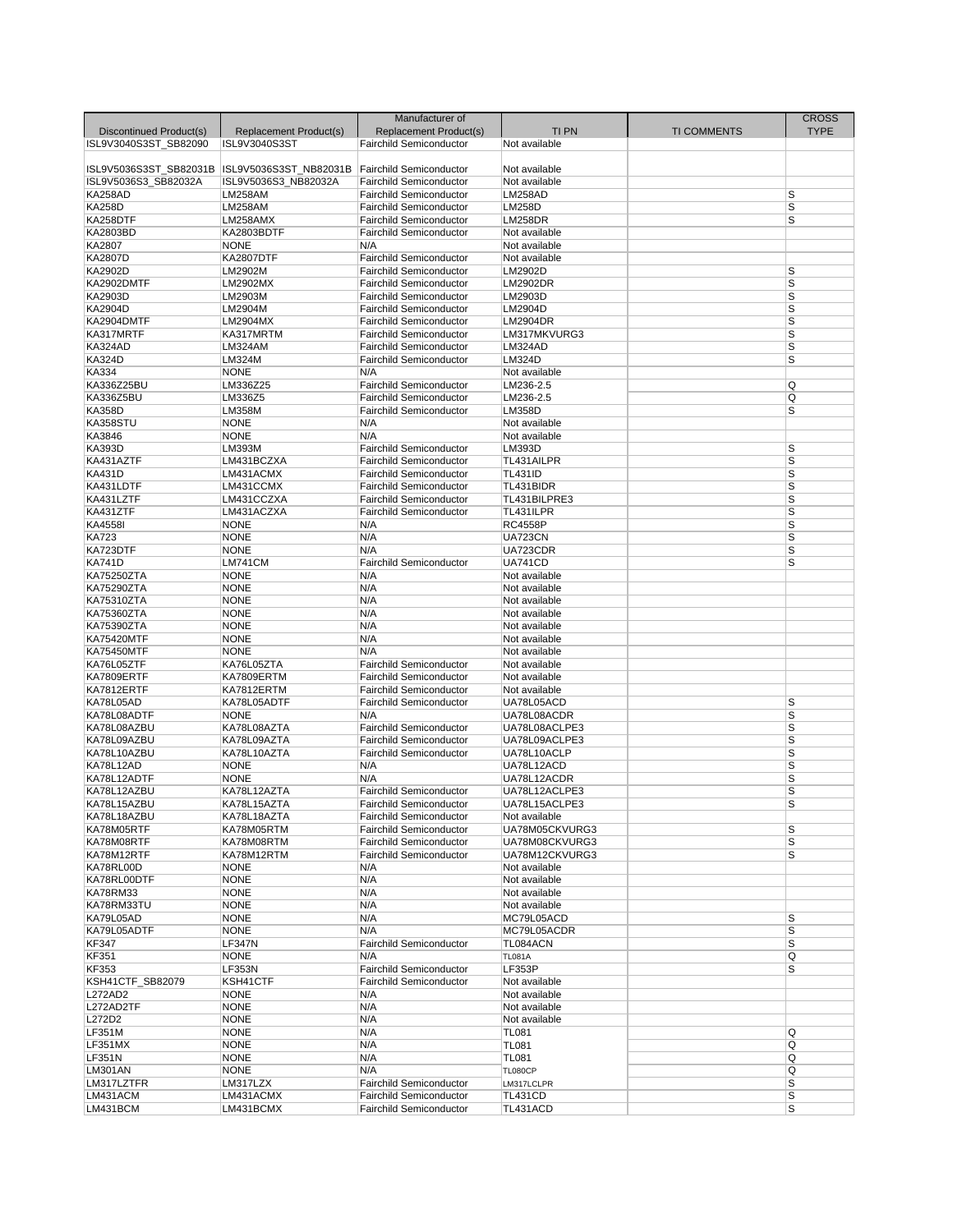|                            |                        | Manufacturer of                |                 |                    | <b>CROSS</b> |
|----------------------------|------------------------|--------------------------------|-----------------|--------------------|--------------|
| Discontinued Product(s)    | Replacement Product(s) | Replacement Product(s)         | <b>TIPN</b>     | <b>TI COMMENTS</b> | <b>TYPE</b>  |
| LM431BIMX                  | <b>NONE</b>            | N/A                            | TL431AIDR       |                    | S            |
| LM431CCM                   | LM431CCMX              | Fairchild Semiconductor        | TL431BCD        |                    | S            |
|                            | <b>NONE</b>            |                                | <b>TL431BID</b> |                    |              |
| LM431CIM                   |                        | N/A                            |                 |                    | S            |
| LM431CIZ                   | <b>NONE</b>            | N/A                            | TL431BILPE3     |                    | S            |
| MBR20S100CT                | <b>NONE</b>            | N/A                            | Not available   |                    |              |
| MBR20S100CTTU              | <b>NONE</b>            | N/A                            | Not available   |                    |              |
| <b>MC0628R</b>             | <b>NONE</b>            | N/A                            | Not available   |                    |              |
| MC7805ECDTXM               | KA7805ERTM             | <b>Fairchild Semiconductor</b> | Not available   | this package       |              |
| MC7812ECDTXM               | KA7812ERTM             | <b>Fairchild Semiconductor</b> | Not available   |                    |              |
| MC78M12CDTXM               | KA78M12RTM             | <b>Fairchild Semiconductor</b> | UA78M12CKVURG3  |                    | S            |
| <b>ML4425CP</b>            | <b>NONE</b>            | N/A                            | Not available   |                    |              |
| <b>ML4425CS</b>            | <b>ML4425CSX</b>       | <b>Fairchild Semiconductor</b> | Not available   |                    |              |
| <b>ML4800IP</b>            | None                   | N/A                            | Not available   |                    |              |
| <b>ML4800IS</b>            | None                   | N/A                            | Not available   |                    |              |
| <b>ML4812CP</b>            | None                   | N/A                            | Not available   |                    |              |
|                            |                        |                                | Not available   |                    |              |
| <b>ML4819CP</b>            | None                   | N/A                            |                 |                    |              |
| <b>ML4821CP</b>            | None                   | N/A                            | Not available   |                    |              |
| <b>ML4821CS</b>            | None                   | N/A                            | Not available   |                    |              |
| <b>ML4821CSX</b>           | None                   | N/A                            | Not available   |                    |              |
| ML4826CP2                  | None                   | N/A                            | Not available   |                    |              |
| <b>ML4841CP</b>            | None                   | N/A                            | Not available   |                    |              |
| MOC70P3_F132               | None                   | N/A                            | Not available   |                    |              |
| MOC8107TVM                 | CNY17F3TVM             | <b>Fairchild Semiconductor</b> | Not available   |                    |              |
| MTD3055VL_NL               | <b>MTD3055VL</b>       | <b>Fairchild Semiconductor</b> | Not available   |                    |              |
| <b>NDB5060L</b>            | FDB5690                | <b>Fairchild Semiconductor</b> | Not available   |                    |              |
| NDC7002N NL                | <b>NDC7002N</b>        | <b>Fairchild Semiconductor</b> | Not available   |                    |              |
| NDS331N NL                 | NDS331N                | <b>Fairchild Semiconductor</b> | Not available   |                    |              |
| NDS332P_NL                 | NDS332P                | <b>Fairchild Semiconductor</b> | Not available   |                    |              |
| NDS335N                    | <b>FDN335N</b>         | <b>Fairchild Semiconductor</b> | Not available   |                    |              |
|                            |                        |                                |                 |                    |              |
| NDS335N_NL                 | FDN335N                | <b>Fairchild Semiconductor</b> | Not available   |                    |              |
| NDS336P                    | FDN336P                | <b>Fairchild Semiconductor</b> | Not available   |                    |              |
| NDS336P_NL                 | FDN336P                | <b>Fairchild Semiconductor</b> | Not available   |                    |              |
| NDS351AN_NL                | NDS351AN               | <b>Fairchild Semiconductor</b> | Not available   |                    |              |
| NDS352AP_NL                | FDN352AP               | <b>Fairchild Semiconductor</b> | Not available   |                    |              |
| NDS355AN NL                | NDS355AN               | <b>Fairchild Semiconductor</b> | Not available   |                    |              |
| NDS355N                    | NDS355AN               | <b>Fairchild Semiconductor</b> | Not available   |                    |              |
| <b>NDS8434</b>             | FDS6375                | <b>Fairchild Semiconductor</b> | Not available   |                    |              |
| <b>NDS8858H</b>            | <b>FDS8858CZ</b>       | <b>Fairchild Semiconductor</b> | Not available   |                    |              |
| <b>NDS8934</b>             | <b>FDS8934A</b>        | <b>Fairchild Semiconductor</b> | Not available   |                    |              |
| <b>NDS8936</b>             | <b>FDS6930B</b>        | <b>Fairchild Semiconductor</b> | Not available   |                    |              |
| <b>NDS8947</b>             | <b>FDS4935BZ</b>       | <b>Fairchild Semiconductor</b> | Not available   |                    |              |
| <b>NDS8958</b>             | <b>FDS8962C</b>        |                                |                 |                    |              |
|                            |                        | <b>Fairchild Semiconductor</b> | Not available   |                    |              |
| <b>NDS9400A</b>            | <b>FDS9400A</b>        | <b>Fairchild Semiconductor</b> | Not available   |                    |              |
| <b>NDS9407 NL</b>          | <b>NDS9407</b>         | <b>Fairchild Semiconductor</b> | Not available   |                    |              |
| <b>NDS9430</b>             | <b>FDS9435A</b>        | <b>Fairchild Semiconductor</b> | Not available   |                    |              |
| NDS9435A_NL                | <b>FDS9435A</b>        | <b>Fairchild Semiconductor</b> | Not available   |                    |              |
| <b>NDS9936</b>             | <b>NONE</b>            | N/A                            | Not available   |                    |              |
| <b>NDS9947</b>             | <b>FDS9953A</b>        | <b>Fairchild Semiconductor</b> | Not available   |                    |              |
| <b>NDS9953A</b>            | <b>FDS9953A</b>        | <b>Fairchild Semiconductor</b> | Not available   |                    |              |
| NDS9953A_NB8H013A          | <b>FDS9953A</b>        | <b>Fairchild Semiconductor</b> | Not available   |                    |              |
| <b>NDS9956A</b>            | <b>FDS6930B</b>        | <b>Fairchild Semiconductor</b> | Not available   |                    |              |
| <b>NDS9959 NL</b>          | <b>NDS9959</b>         | <b>Fairchild Semiconductor</b> | Not available   |                    |              |
| NDT2955_NL                 | <b>NDT2955</b>         | <b>Fairchild Semiconductor</b> | Not available   |                    |              |
| NDT3055L_NL                | <b>NDT3055L</b>        | Fairchild Semiconductor        | Not available   |                    |              |
| NDT451AN_NL                | NDT451AN               | <b>Fairchild Semiconductor</b> | Not available   |                    |              |
| NZD560A SBDB001A           |                        |                                |                 |                    |              |
|                            | NZT560A                | <b>Fairchild Semiconductor</b> | Not available   |                    |              |
| QED233A4R0_F132            | None                   | N/A                            | Not available   |                    |              |
| QEE213                     | QEE113                 | <b>Fairchild Semiconductor</b> | Not available   |                    |              |
| QSC112 0212                | None                   | N/A                            | Not available   |                    |              |
| QSE213                     | QSE113                 | <b>Fairchild Semiconductor</b> | Not available   |                    |              |
| QSE213C                    | None                   | N/A                            | Not available   |                    |              |
| QSE214                     | QSE114                 | Fairchild Semiconductor        | Not available   |                    |              |
| QSE243                     | None                   | N/A                            | Not available   |                    |              |
| QVE00832C                  | QVE00832               | <b>Fairchild Semiconductor</b> | Not available   |                    |              |
| RA9116                     | RA9116T                | <b>Fairchild Semiconductor</b> | Not available   |                    |              |
| RFD12N06RLE                | FQP13N06               | <b>Fairchild Semiconductor</b> | Not available   |                    |              |
| RFD16N05SM                 | FQD30N06TF             | <b>Fairchild Semiconductor</b> | Not available   |                    |              |
| RFD3055LESM                | <b>HUFA76407D3ST</b>   | <b>Fairchild Semiconductor</b> | Not available   |                    |              |
|                            |                        |                                |                 |                    |              |
|                            |                        |                                |                 |                    |              |
| RFD3055LESM9A SB82064 NONE |                        | N/A                            | Not available   |                    |              |
| RFD3055LE_R4470            | <b>NONE</b>            | N/A                            | Not available   |                    |              |
| RFP14N05L                  | HUF75309P3             | <b>Fairchild Semiconductor</b> | Not available   |                    |              |
| RFP22N10                   | FQP19N10               | <b>Fairchild Semiconductor</b> | Not available   |                    |              |
| <b>RFP3055LE</b>           | FQU13N06TU             | <b>Fairchild Semiconductor</b> | Not available   |                    |              |
| RFP40N10_F102              | FQP44N10               | <b>Fairchild Semiconductor</b> | Not available   |                    |              |
| <b>RFP45N06</b>            | FDP20AN06A0            | Fairchild Semiconductor        | Not available   |                    |              |
| RFP50N05L                  | <b>FQP50N06</b>        | <b>Fairchild Semiconductor</b> | Not available   |                    |              |